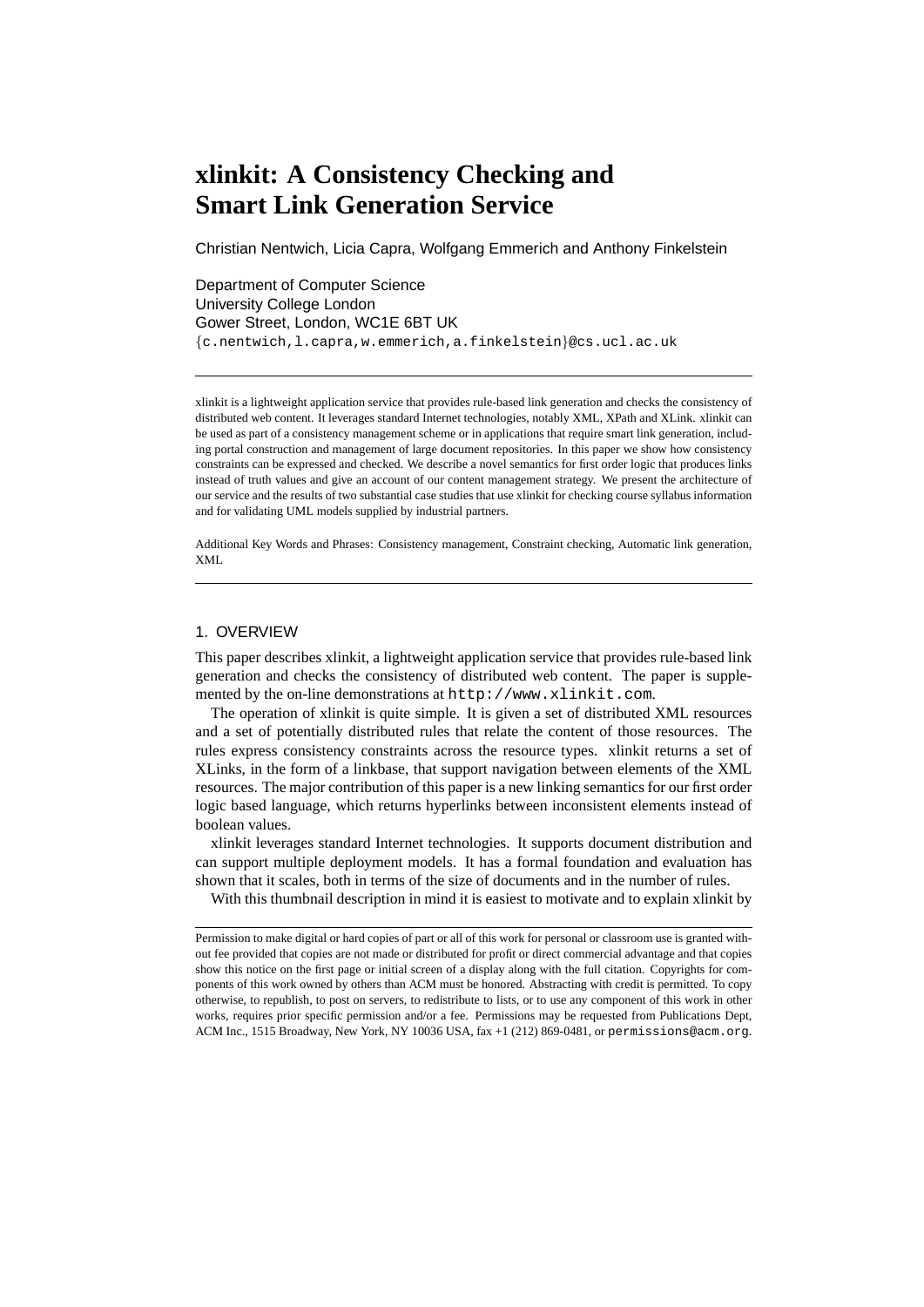reference to a simple example. This example is given in Section 3 below. It is preceded by some essential background on the technologies that we build on.

#### 2. BACKGROUND

The paper assumes some familiarity with XML (Extensible Markup Language) [Bray et al. 2000] and XSLT (Extensible Stylesheet Language Transformations) [Clark 1999]. It also makes significant reference to technologies related to XML, specifically XLink [DeRose et al. 2001], the XML linking scheme and XPath [Clark and DeRose 1999], which supports addressing of the internal structures of an XML resource. We make some reference in the paper to the XML DOM (Document Object Model) [Apparao et al. 1998], the API for XML resources though this paper does not require a detailed understanding of it. For details of XML and related technologies good sources are the World Wide Web Consortium (W3C) and the Organisation for the Advancement of Structured Information Standards (OASIS). We will briefly give an overview of the main XML technologies referred to in this paper.

The Document Object Model (DOM) facilitates the manipulation of XML data through an application program interface. It specifies a set of interfaces that can be used to manipulate XML content. XML content is represented in the DOM as an abstract tree structure, consisting of DOM *nodes*. The interfaces contain methods for manipulating nodes in the tree, such as listing the children of nodes and adding and deleting nodes, traversal and event handling. The DOM provides a convenient mechanism for representing XML documents in memory and is implemented by most major XML parsers.

Since the initial specification of XML, several languages have emerged as "core" languages that provide additional hypertext infrastructure to applications that have to deal with XML. XPath is one of these core languages. It permits the selection of elements from XML documents by specifying a tree path in the documents. For example, the path /Catalogue/Product would select all Product elements contained in any Catalogue elements in an XML file. XPath also supports the restriction of selected elements by predicates and contains several functions, including functions for string manipulation. We use XPath for selecting sets of nodes from DOM trees.

XLink is a another core infrastructure language. It is the standard linking language for XML and provides additional linking functionality for web resources. HTML links are highly constrained, notably: they are unidirectional and point-to-point; have a limited range of behaviours; link only at the level of files unless an explicit target is inserted in the destination resource; and, most significantly, are embedded within the resource, leading to maintenance difficulties.

XLink addresses these problems allowing any XML element to act as a link, enabling the user to specify complex link structures and traversal behaviours and to add metadata to links. Fig. 1 shows some XML markup that uses XLink to turn an element into a link. The Product element has an xlink:type attribute attached to it – XLink aware processors will now recognise this element as a link. The element contains two elements of type locator, which will be recognised as link endpoints. This link now links together the first and second Product element in oldcatalogue.xml. Most importantly, it links together two elements in a file without inserting any links directly into the file, that is it is an external link with respect to those files.

Since such "extended links" can be managed separately from the resources they link, it is possible to compile "linkbases", XML files that contain a collection of XLinks. Linkbases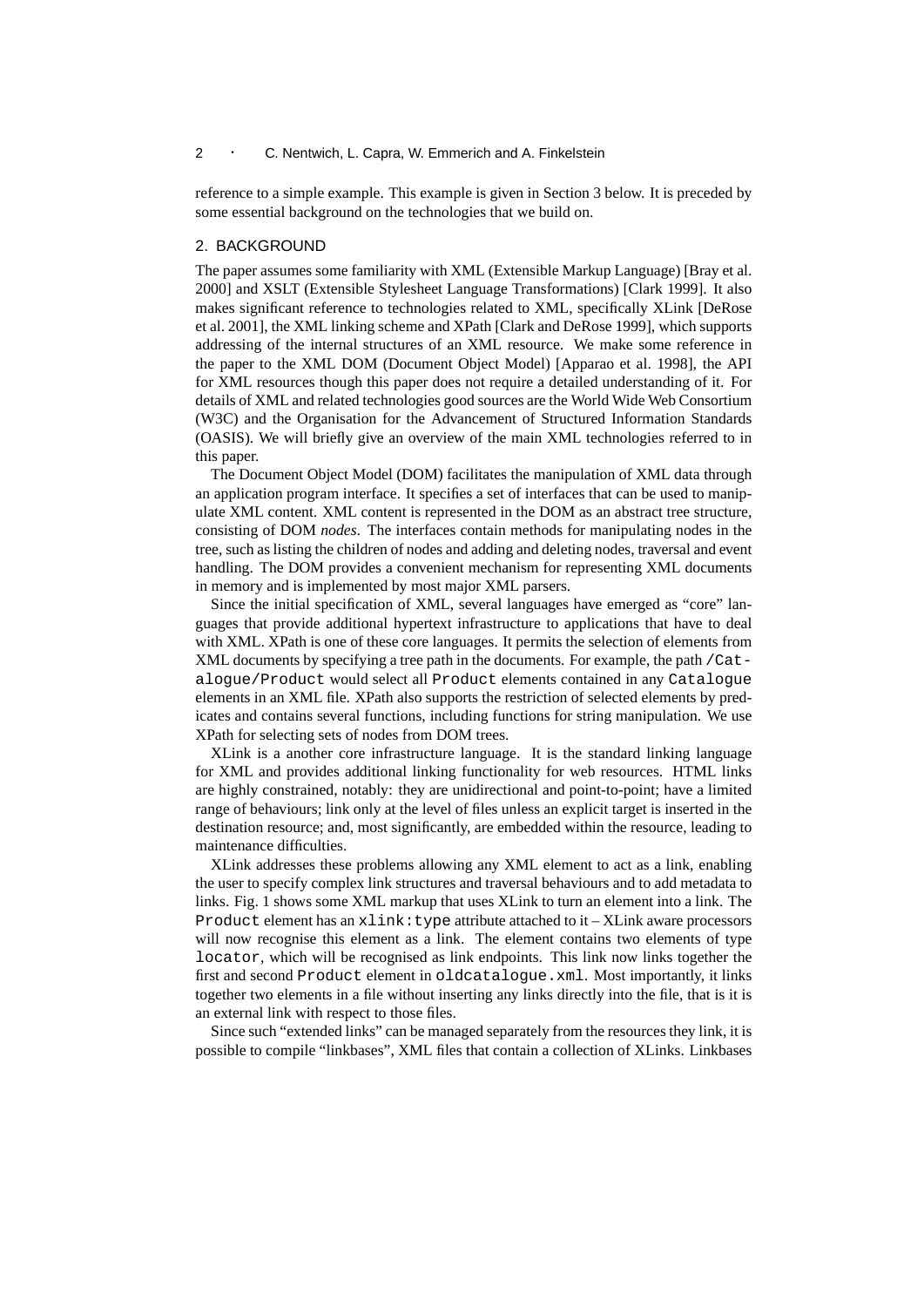```
<Catalogue>
     <Product xlink:type="extended">
         <Name>Haro Shredder</Name>
         <Code>B001</Code>
         <Price currency="GBP">349.95</Price>
         <Combines xlink:type="locator"
                  xlink:href="oldcatalogue.xml#/Catalogue/Product[1]"
                   xlink:label="component 1"/>
         <Combines xlink:type="locator"
                  xlink:href="oldcatalogue.xml#/Catalogue/Product[2]"
                  xlink:label="component 2"/>
     </Product>
</Catalogue>
```
#### Fig. 1. Sample XLink

can then be selectively applied to establish hyperlinks between resources. The XLink language contains further constructs for specifying behaviour during link traversal and traversal restriction, which we do not currently make use of.

### 3. EXAMPLE

We now introduce an example which is used throughout the paper. Wilbur's Bike Shop sells bicycles and makes information about their company available on the Internet and on a corporate intranet. Wilbur's use XML for web publication and information exchange.

The information collected by Wilbur's is spread across several web resources:

- —a product catalogue containing product name, product code, price and description;
- —advertisements containing product name, price and description;
- —customer reports listing the products purchased by particular customers;
- —service reports giving problems with products reported by customers.

Wilbur's has only one product catalogue, but many advertisements, customer reports and service reports. The information is distributed across different web servers.

It should be clear that much of this information, though produced independently, is closely related. For example: the product names in the advertisements and those in the catalogue; the advertised prices and the product catalogue prices; the products listed as sold to a customer and those in the product catalogue; the goods reported as defective in the service reports and those in the customer reports; and so on.

Relationships among independently evolving and separately managed resources can give rise to inconsistencies. This is not necessarily a bad thing but it is important to be aware of such inconsistencies and deal with them appropriately. In view of this, Wilbur's would like to check their resources to establish their position.

For the example which follows we will concentrate on the relationship between the product catalogue and the advertisements. Fig. 2 shows an extract from the product catalogue and Fig. 3 shows a sample advertisement. Samples of the other resources can be found in Appendix A.

This relationship requires a check:

—Are all the product names in the advertisements mentioned in the catalogue?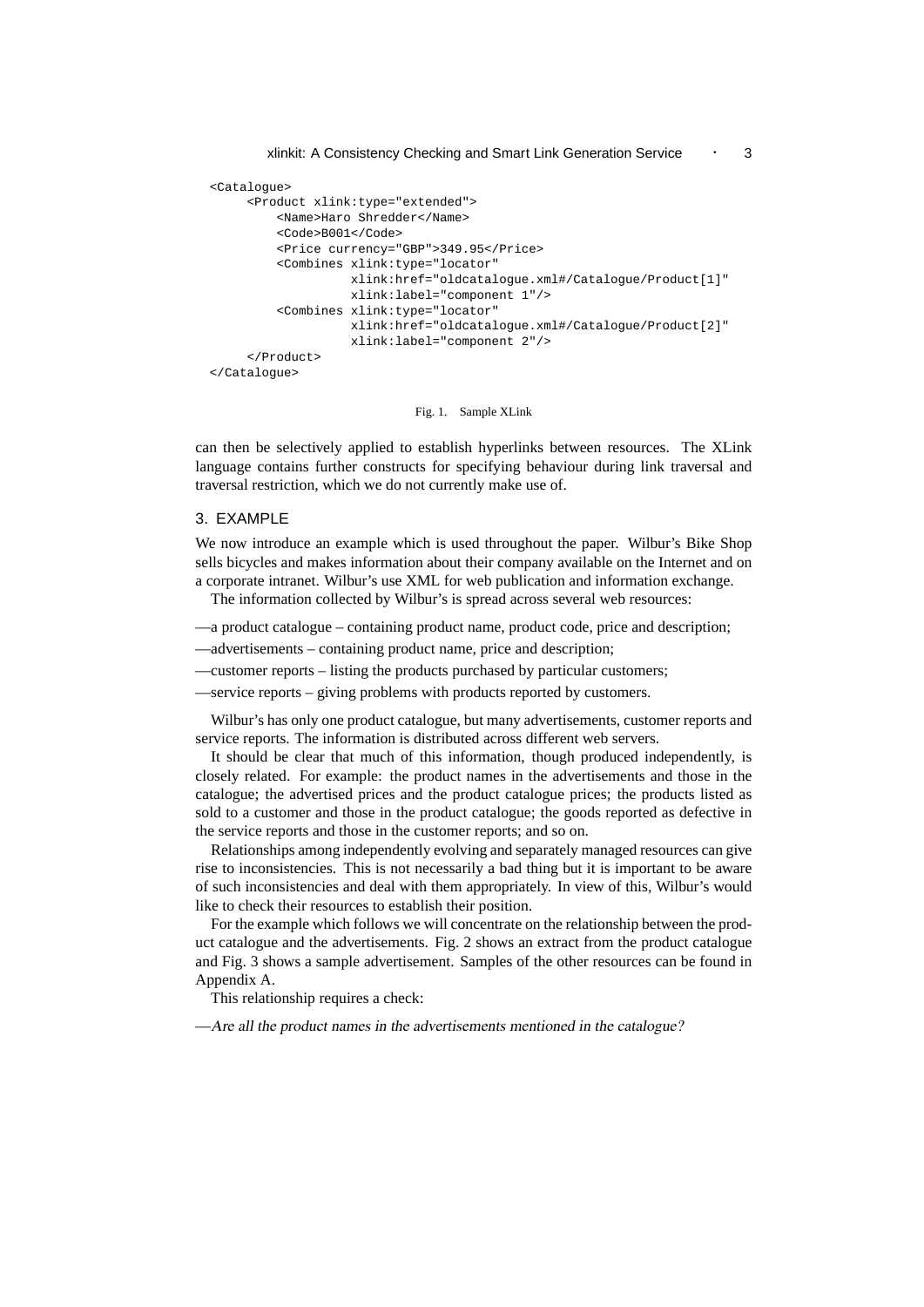```
<Catalogue>
     <Product>
         <Name>Haro Shredder</Name>
         <Code>B001</Code>
         <Price currency="GBP">349.95</Price>
     </Product>
     <Product>
         <Name>Dyno NFX</Name>
         <Price currency="GBP">119.95</Price>
         <Code>B003</Code>
     </Product>
</Catalogue>
```
Fig. 2. Wilbur's product catalogue extract

```
<Advert>
    <ProductName>Dyno NFX</ProductName>
     <Price currency="GBP">119.95</Price>
    <Description>BMX Bike. Dyno expert frame.
                 Coaster brake or freewheel.
    </Description>
</Advert>
```
Fig. 3. Wilbur's sample advertisement

Other checks might include :

- —Do the advertised prices and the product catalogue prices correspond?
- —Are the products listed as sold to a customer in the product catalogue?
- —Did we sell the goods reported as problematic to the customer reporting the problem?

We define these checks as rules and assemble them in a rule set. We describe our rule language and the assembly of rule sets in the following sections. The document set is the collection of documents we want to check against the rules. In this example we have a set of adverts, a set of customers and a set of service reports. Both the document set and the rule set are identified by URLs.

We define a transparent semantics for generating hyperlinks depending on the status of the documents with respect to the rules. Thus:

- —Are all the product names in the advertisements the mentioned in the catalogue? Result: Links between the product advertised and the corresponding product entry in the catalogue. If there is no corresponding product in the catalogue, the advertisement will not be linked to anything and a rule reference is included for diagnostic purposes.
- —Do the advertised prices and the product catalogue prices correspond? Result: When the advertised price does not match, link to the offending advert and include a rule reference for diagnostic purposes.
- —Are the products listed as sold to a customer in the product catalogue? Result: Links between the product entry in the customer record and the corresponding product entry in the catalogue. If there is no corresponding product in the catalogue, link to the customer record and include a rule reference for diagnostic purposes.
- —Did we sell the goods reported as defective to the customer reporting the problem?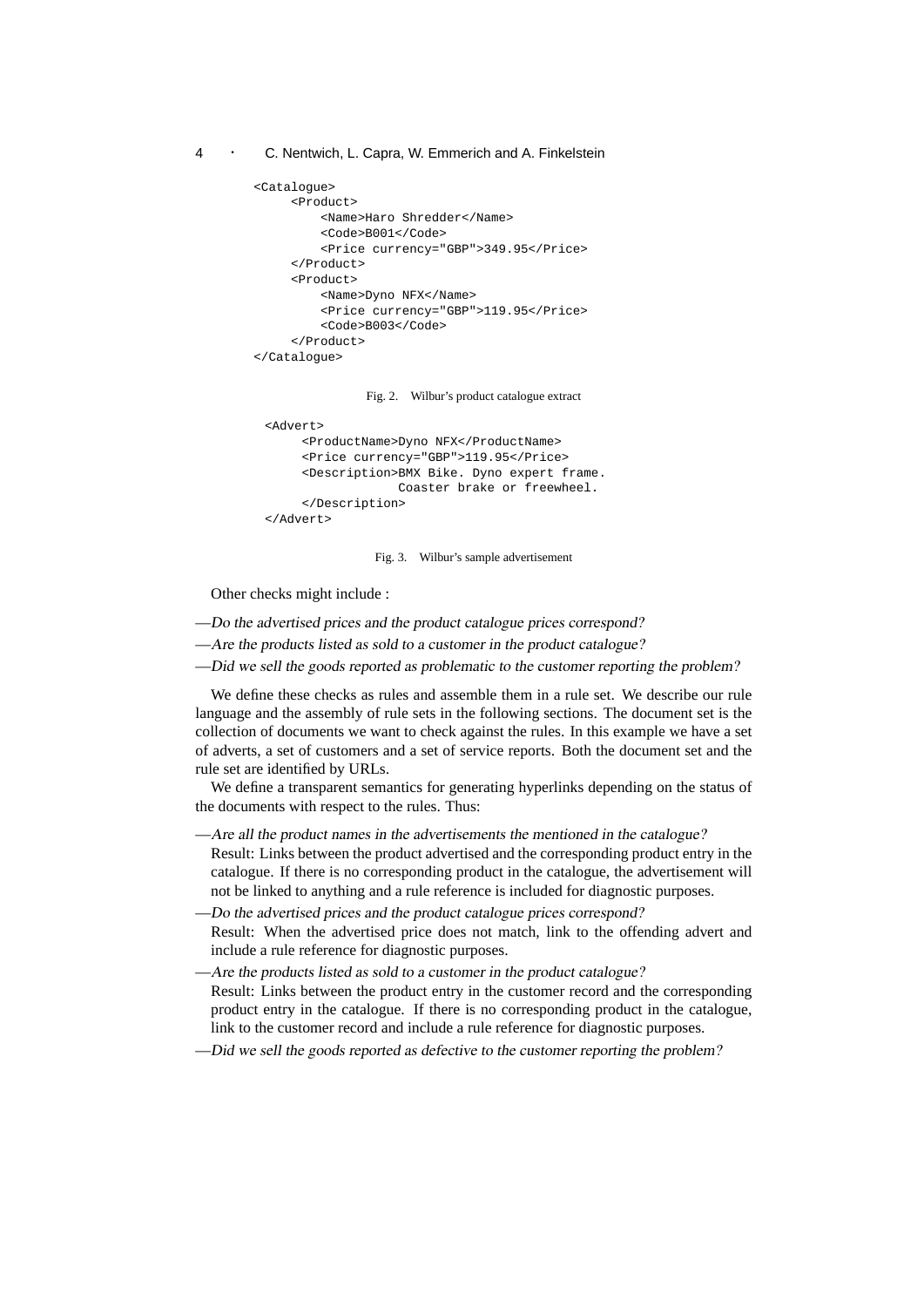xlinkit: A Consistency Checking and Smart Link Generation Service  $\cdot$  5



Fig. 4. Web submission form

Result: Links between the product with the problem and the product entry in the customer record. If there is no corresponding product entry in the customer record, link to the defective product and include a rule reference for diagnostic purposes.

The checks are made by submitting the document set and the rule set URLs to the check engine which makes the checks and returns the URL of an XLink linkbase. Fig. 4 shows the submission form that is passed to the check engine. Because the linkbase is itself XML we can apply a stylesheet to render it in HTML for review or deliver in source XML. Fig. 5 shows an HTML representation of a linkbase. Users can click on the consistency links; a servlet will then retrieve the two XML files that are being linked, convert them to HTML and highlight the linked elements.

Most "off-the-shelf" browsers do not yet implement support for extended links of the sort that xlinkit produces, only limited support is available for simple links, that is XLinks embedded in documents from browsers like Amaya [Consortium 2000] or the latest releases of Mozilla [Mozilla 2000]. One way to make the linkbase navigable is to first "fold" it into the resources. This entails applying an XLink processor to fetch the resources referenced in the linkbase, convert the extended links into simple links and integrate them into the resources in the appropriate place. This task cannot be performed by a stylesheet as stylesheet languages are typically designed to transform documents into one output document. Instead, we use our own XLink processor, XtooX, for this purpose – there are a number of similar processors available. The resulting XML resources can then be handled in the familiar manner, that is by applying stylesheets to render into a browsable hyperlinked HTML presentation. In the case of our example we deliver a product catalogue site that links to the advertisements.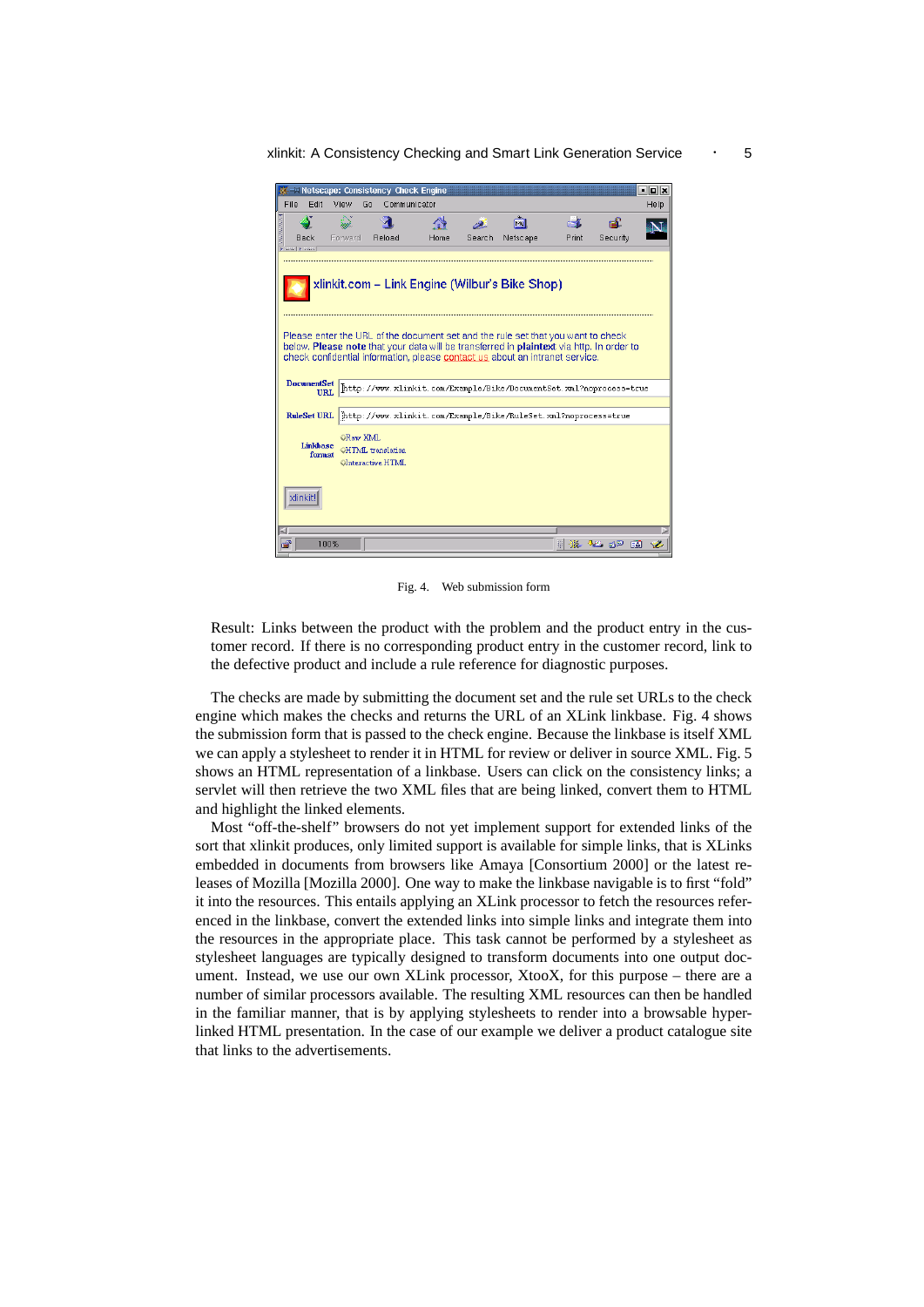

Fig. 5. Sample linkbase in HTML

### 4. RULE LANGUAGE

This section presents our set-based rule language which serves to express consistency constraints between distributed documents. We outline a simple formal basis for the language and formalise our example rule.

Our rule language uses XPath to select sets of elements which are then related via constraints. We use a notation for evaluating XPath expressions and for the formalisation of the DOM which is due to [Wadler 1999]: the function  $S[\![p]\!]_x$  creates a set of nodes by evaluating the path expression  $p$  with  $x$  as the context node. (For example,  $\mathcal{S}[Price/\textcircled{a}currency]_{/Advert}$  in Fig. 3 would return a one-element set containing a text node with the string ''GBP''). We will later refine this function to allow for variable context information, so that variables can be referred to in path expressions.

When specifying a rule, we want to express a relationship of one set of nodes with one or more other sets of nodes. For example, the set of all Advert elements in Wilbur's advertisements has to be consistent with the set of all Products in their product catalogue.

We will rephrase the question "Are all the product names in the advertisement the same as in the catalogue?" more formally as an assertion: "For all Advert elements, there exists a Product element in the Catalogue element where the ProductName subelement of the former equals the Name subelement of the latter". If this condition holds, a consistent relationship exists between the Advert element and the Product element being considered. Otherwise, the Advert element is inconsistent with respect to our rule.

Fig. 6 shows an abstract syntax for our rule language. The language is a restricted form of first order logic, where no functions are allowed and all sets in the model are finite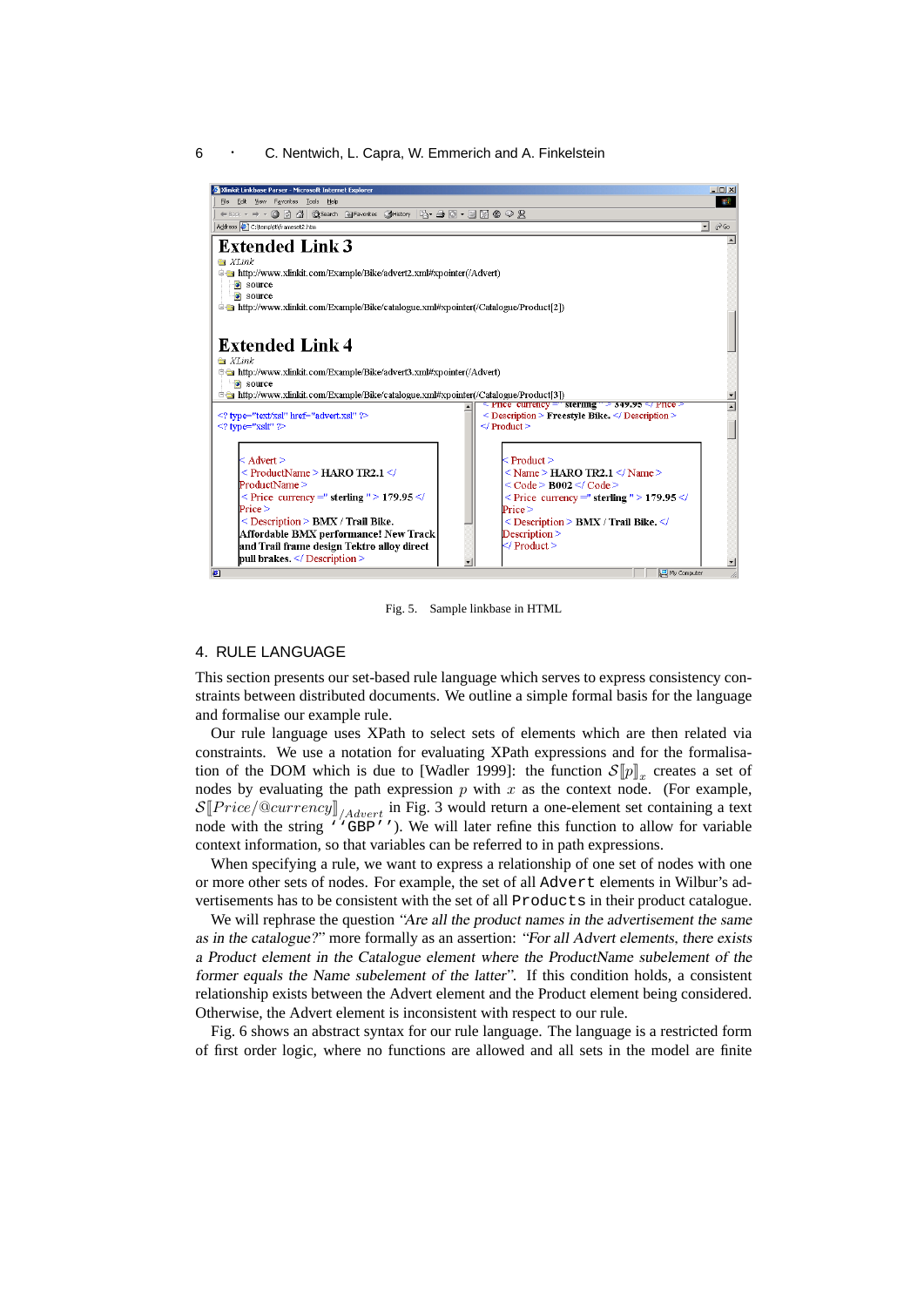```
rule  ::= \forall \textbf{var} \in \textbf{xpath}(formula)formula ::= \forall \textbf{var} \in \textbf{xpath}(formula)\exists \textbf{var} \in \textbf{xpath}(formula)formula and formulaformula or formula |formula implies formula |
                not formula |
                xpath = xpathxpath \neq xpathsame var var
```
Fig. 6. Rule language abstract syntax

since they are generated by an XPath processor. We do not make any restrictions on the path expressions that can be used, so the full range of string manipulation and namespace functions in XPath is available, as is the support for externally bound variables – which we use to bind variables from our quantifiers. We can express our sample rule directly in this language as

 $\forall a \in$  "/Advert" (∃p ∈ "/\*/Product" ("\$a/ProductName"="\$p/Name"))

The language restrictions imply that we cannot express constraints that require any form of infinity. For example, the constraint *for all elements* x*, the children of* x *are prime numbers* would require quantification over the integers to express the latter half of the constraint and thus cannot be expressed in this language. Nevertheless, its power is great enough to express a wide range of static semantic constraints, including those of the Unified Modeling Language [Object Management Group 2000a].

Some rules require the added power of a transitive closure operator. For example, if Wilbur's bikeshop were to offer composite products such as bikes made from several components, they might want to check that composite components are not parts of themselves. It is then not enough to check whether a part of a component equals the component itself, since the part may itself be made up from several parts - the transitive closure of the part-whole hierarchy has to be computed.

We have enriched the XPath language with a transitive closure operator. The basic form of the operator is closure(base,transition), where base and transition are both XPath expressions. The operator first evaluates the base expression to build up a set of nodes. It then evaluates the transition expression with each node in the previously built set of nodes as the context node. The resulting node set is added to the base set. This process continues until the transition expression leads to an empty set or a cycle is found. The current base set minus the initial base set is then returned as the closure set.

| Node 1 | $id = '1'$ | $child = '2'$ |
|--------|------------|---------------|
| Node 2 | $id = '2'$ | $child='3'$   |
| Node 3 | $id = '3'$ |               |

Table 1. Sample sets for transitive closure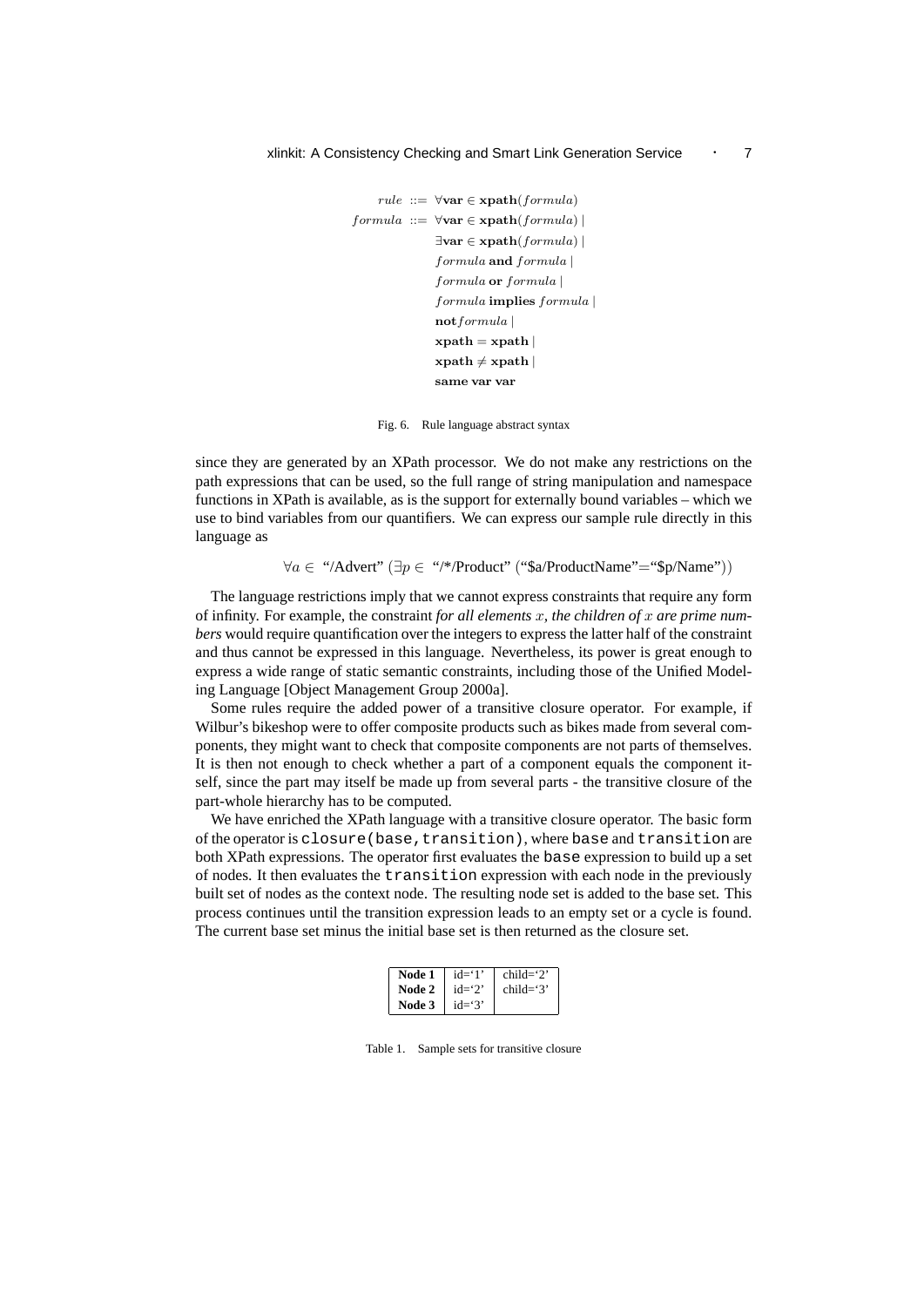As an example, consider the set of nodes shown with their subelements in Table 1. If we invoke closure(id('1'),id(./child)), where  $id(s)$  is a standard XPath function that retrieves a node based on an attribute of type ID, the operator constructs the base set containing node 1. It then executes  $id(./child)$  with node 1 as the context node, which leads to node 2. Node 2 is added to the base set and the transition expression is evaluated again, leading to node 3, which is added to the base set. Finally, for node 3, evaluating the transition expression leads to an empty set. Node 1 is now subtracted from the base set and the set containing node 2 and 3 is returned as the result.

### 5. LINK GENERATION

Our approach is always to take a tolerant view of inconsistency – inconsistencies are not always accidental or undesirable and we do not force their immediate resolution; instead we aim to provide diagnostic information that enables document owners to decide on further action, be it the resolution or toleration of inconsistency.

In this scenario, the priority of a consistency management system shifts from prevention of inconsistency, for example through disallowing updates, to strong diagnostics that pinpoint precisely the elements that cause the inconsistency. We use hyperlinks called *consistency links* to connect consistent or inconsistent elements. If a number of elements form a consistent relationship they will be connected via a *consistent link*. If they form an undesirable relationship with respect to some rule, they are connected via an *inconsistent link*.

We have made the process of link generation transparent to the rule writer by defining a new semantics for our first order logic. Instead of returning boolean values, we generate hyperlinks. The remainder of this section will explain this new semantics in detail and show how links are generated for our example.

A consistency link consists of a set of *locators*. Each locator points to a exactly one node in a DOM tree. Links, and hence consistency relationships, are not restricted to connecting two elements in this case, but can form relationships between n elements, where  $n \geq 1$ . Let  $N$  be the set of nodes contained in the DOM trees of the documents that are being checked. We define the set of sets of locators as  $Locators = \wp(N)$ . The set of states a link can take is defined as  $C = \{Consistent, Inconsistent\}$  and finally the set of consistency links is  $L = C \times Locators$ .

In order to support variable bindings in quantifiers and XPath expressions, we need to define a variable environment. Let  $\Sigma$  be our alphabet and  $S = \Sigma^*$  be the set of strings over Σ. The set of all legal variable names, as defined by the XPath specification, is then V, where  $V \subset S$ . A variable environment, or a collection of "bindings" is a set of tuples mapping variable names to sets of DOM nodes. The set of variable environments  $E$  is thus defined as  $E = \wp(V \times \wp(N))$ 

Before defining an evaluation strategy, we also need to introduce some auxiliary functions, shown in Fig. 7: *flip* flips the consistency status of a link to its opposite. *linkcartesian* takes two links, x and y, and produces a new link with the status of x and a set of locators consisting of the union of the sets of locators from x and y. The infix operator  $\times$  takes a link and a set of links and produces a new set by applying *linkcartesian* between the single link and every individual link in the set. Finally, *bind* is used to introduce a new variable into a variable environment. In practice, this function will perform a check to make sure that no variable is bound twice. There is no function to retrieve variables from an environment, as this task is implicitly performed by the XPath processor.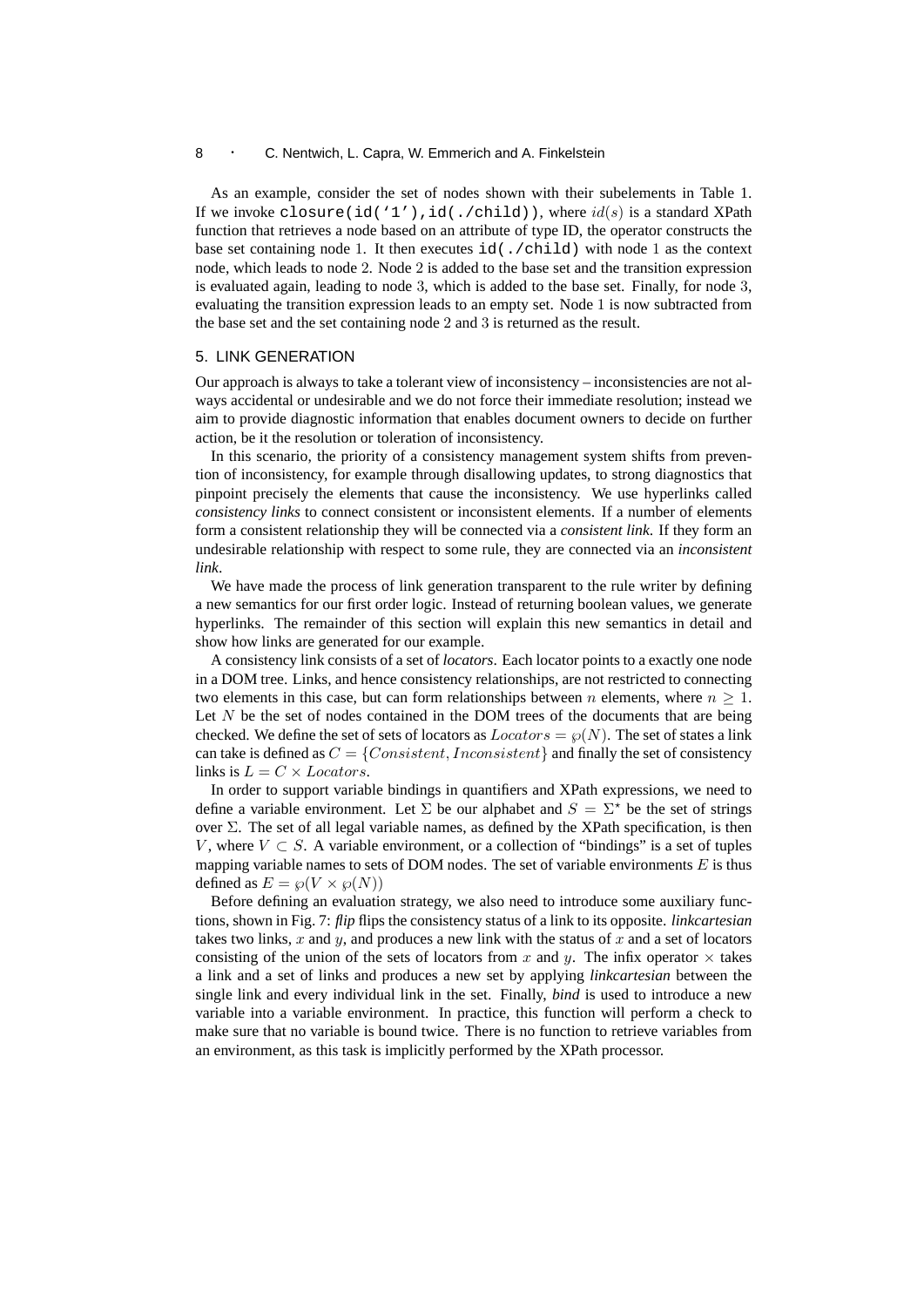```
first(x, y) = xsecond(x, y) = yflip : L \rightarrow Lflip((Consistent, y)) = (Inconsistent, y)flip((Inconsistent, y)) = (Consistent, y)linkcartesian : L \rightarrow L \rightarrow Llinkcartesian(x, y) = (first(x), second(x) \cup second(y))\times : L \to \wp(L) \to \wp(L)x \times Y = \{linkcartesian(x, y) \mid y \in Y\}bind : (V \times \wp(N)) \to E \to Ebind(x, e) = \{x\} \cup e
```
Fig. 7. Auxiliary functions

Given this new set of functions, we now modify the function  $S$  for evaluating XPath expressions. We formally define the function as  $S : S \to E \to \mathcal{O}(\mathcal{O}(N))$ . In words, the function takes a string, which must be an XPath expression or be rejected at run-time by a parsing mechanism, and a variable environment, and returns a set of DOM nodes. The function  $\mathcal{S}[\![p]\!]_e$  will thus select a set of nodes using the path p given the variable environment e.

In practice, the function will evaluate the expression argument on all documents that are being checked and then compute the union of the set of result nodes, making it possible to address all documents independent of their location. Note that we have removed the context node from the function: instead, path expressions in xlinkit must either be relative to variables, e.g. "\$p/Name" in our example, in which case the context node is resolved by the processor via the variable environment, or be absolute, e.g. "/Advert" in which case the context node is the root node.

We will now define our evaluation function for the *rule* non-terminal in Fig. 6 and then progressively define the semantics of the various formula productions. Our semantics will be supported by the standard first order logic truth evaluation semantics shown for completeness in Fig. 8. We do not define a truth assignment for the top level *rule* nonterminal since we are not really interested in the overall truth of the formula - we are interested in link generation. It should be noted though that when the top level non-terminal evaluates its subformula, it will pass an initial binding context containing its quantifier variable and the selected nodes.

Fig. 9 shows the complete link generation semantics for our language. The function  $\mathcal{R}: rule \rightarrow \mathcal{P}(L)$  takes a rule and returns a set of consistency links. Since a rule consists of a universal quantifier, the function will build a set of nodes using a path expression, assign the nodes in the set to the quantifier variable in turn and ask the subformula to return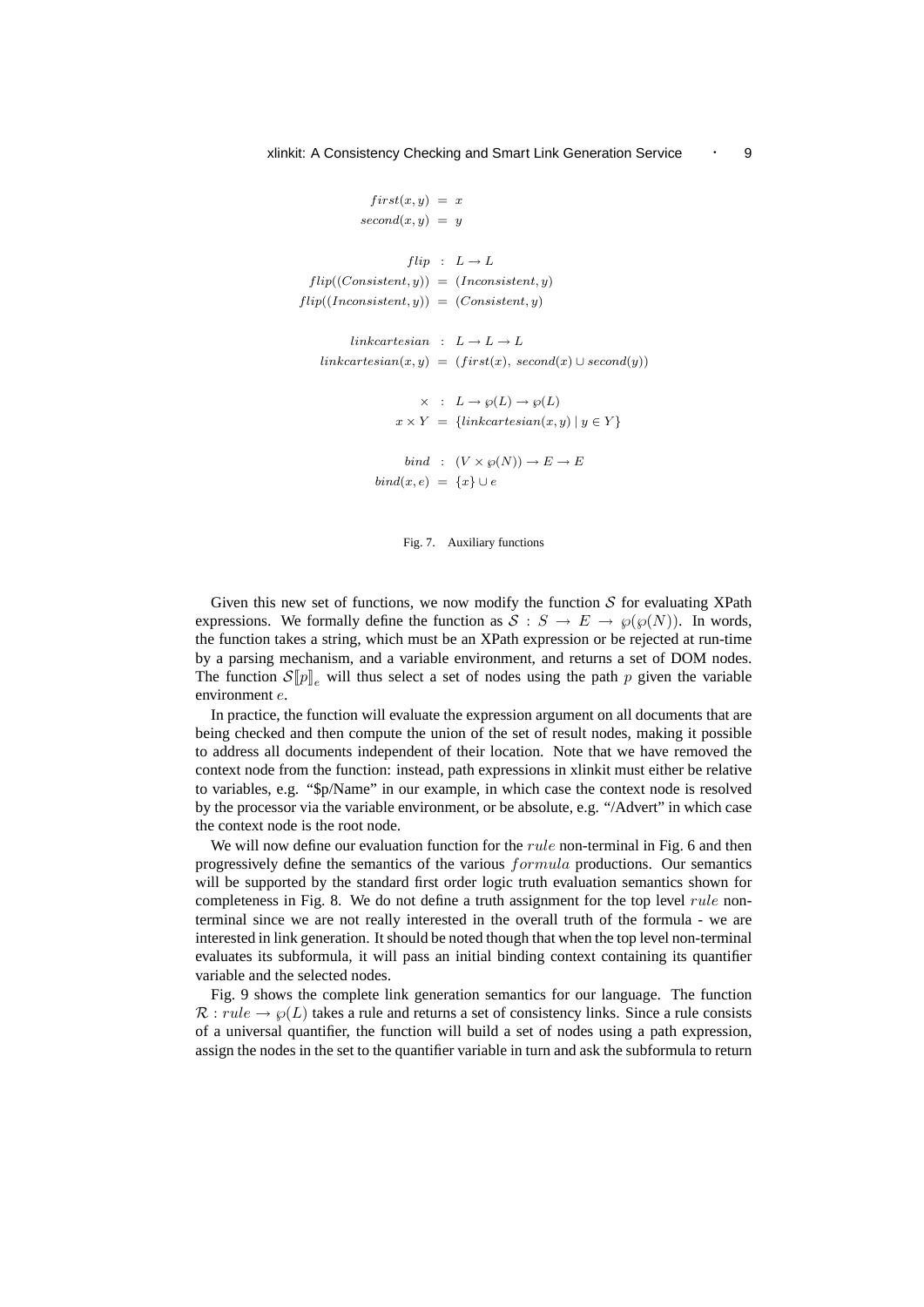|                                                                                                                                         | $\mathcal{F}$ : formula $\rightarrow$ boolean                                                                                                                                      |
|-----------------------------------------------------------------------------------------------------------------------------------------|------------------------------------------------------------------------------------------------------------------------------------------------------------------------------------|
|                                                                                                                                         | $\mathcal{F}[\![\forall \textbf{var} \in \textbf{xpath}(formula)]\!]_{{\epsilon}} = \mathcal{F}[\![formula]\!]_{bind((\textbf{var},\{x_1\}),{\epsilon})} \wedge \ldots \wedge$     |
|                                                                                                                                         | $\mathcal{F}[\![formula]\!]_{bind((\mathbf{var},\{x_n\}),\epsilon)}   x_i \in \mathcal{S}[\![\mathbf{xpath}]\!]_{\epsilon}$                                                        |
|                                                                                                                                         | $\mathcal{F}[\exists \textbf{var} \in \textbf{xpath}(formula)]_{\epsilon} = \mathcal{F}[formula]_{bind((\textbf{var}, \{x_1\}), \epsilon)} \vee  \vee$                             |
|                                                                                                                                         | $\mathcal{F}[\![formula]\!]_{bind((\mathbf{var},\{x_n\}),\epsilon)}   x_i \in \mathcal{S}[\![\mathbf{xpath}]\!]_{\epsilon}$                                                        |
|                                                                                                                                         | $\mathcal{F}[\![formula_1$ and formula_2]\!]_e = \mathcal{F}[\![formula_1]\!]_e \wedge \mathcal{F}[\![formula_2]\!]_e$                                                             |
|                                                                                                                                         | $\mathcal{F}[\![formula_1 \text{ or } formula_2]\!]_e = \mathcal{F}[\![formula_1]\!]_e \vee \mathcal{F}[\![formula_2]\!]_e$                                                        |
| $\mathcal{F}[[formula_1 \text{ implies } formula_2]]_e = \mathcal{F}[[formula_1]]_e \rightarrow \mathcal{F}[[formula_2]]_e$             |                                                                                                                                                                                    |
| $\mathcal{F}[\textbf{not } formula]_{\leq} = \neg \mathcal{F}[formula]_{\leq}$                                                          |                                                                                                                                                                                    |
|                                                                                                                                         | $\mathcal{F}[\![\mathbf{x}\!] \mathbf{path}_1 = \mathbf{x}\mathbf{path}_2 \!]_e = \mathcal{S}[\![\mathbf{x}\mathbf{path}_1]\!]_e = \mathcal{S}[\![\mathbf{x}\mathbf{path}_2]\!]_e$ |
|                                                                                                                                         | $\mathcal{F}[\![\texttt{xpath}_1\neq \texttt{xpath}_2]\!]_e = \mathcal{S}[\![\texttt{xpath}_1]\!]_e \neq \mathcal{S}[\![\texttt{xpath}_2]\!]_e$                                    |
| $\mathcal{F}[\text{same var}_1 \text{ var}_2]_{\epsilon} = \mathcal{S}[\text{var}_1]_{\epsilon} = \mathcal{S}[\text{var}_2]_{\epsilon}$ |                                                                                                                                                                                    |

Fig. 8. Rule language - truth value semantics

a set of links. Depending on the truth value of the subformula for the current assignment, the function generates a consistent or inconsistent link by prepending its current variable assignment to all links returned by the subformula.

The quantifiers in the *formula* productions behave similarly. Both the universal and existential quantifiers will first evaluate their XPath expression - which may now include references to variables bound to some node in a parent formula - and then bind each node in the resulting node set to their variable in turn, calling the subformula evaluation. As far as link generation is concerned, the existential quantifier generates consistent links if the subformula is true for the current assignment, prepending its own current node to the links returned by the subformula. The universal quantifier generates an inconsistent link every time a subformula is false, again prepending its current node to the links returned by the subformula.

| Advert              | <b>Product</b> |
|---------------------|----------------|
| ProductName='a'     | Name= $c$      |
| ProductName='b'     | Name= $a'$     |
| $ProductName = 'c'$ | $Name = f'$    |

Table 2. Sample sets for rule evaluation

We will discuss this semantics using our example rule  $\forall a \in$  "/Advert" ( $\exists p \in$ "/\*/Product" ("\$a/ProductName"="\$p/Name")). Suppose that our documents contain three Advert elements and three Product elements, each shown with their subelement names and values in Table 2. We will use the notation  $X_i$ , where  $X_i \in N$ , to address the ith element in set  $X$ , for example  $Advert_2$  will address the element with value  $b$  as its product name.

In the first step, the rule evaluation will bind  $Advert_1$  to a and call the existential quantifier's evaluation. Stepping through the  $Product$  set, the existential quantifier asks the equality predicate for a boolean result, comparing the values 'a' and 'c'. The result is false, so the existential quantifier ignores it. On the second entry in the  $Product$  set, the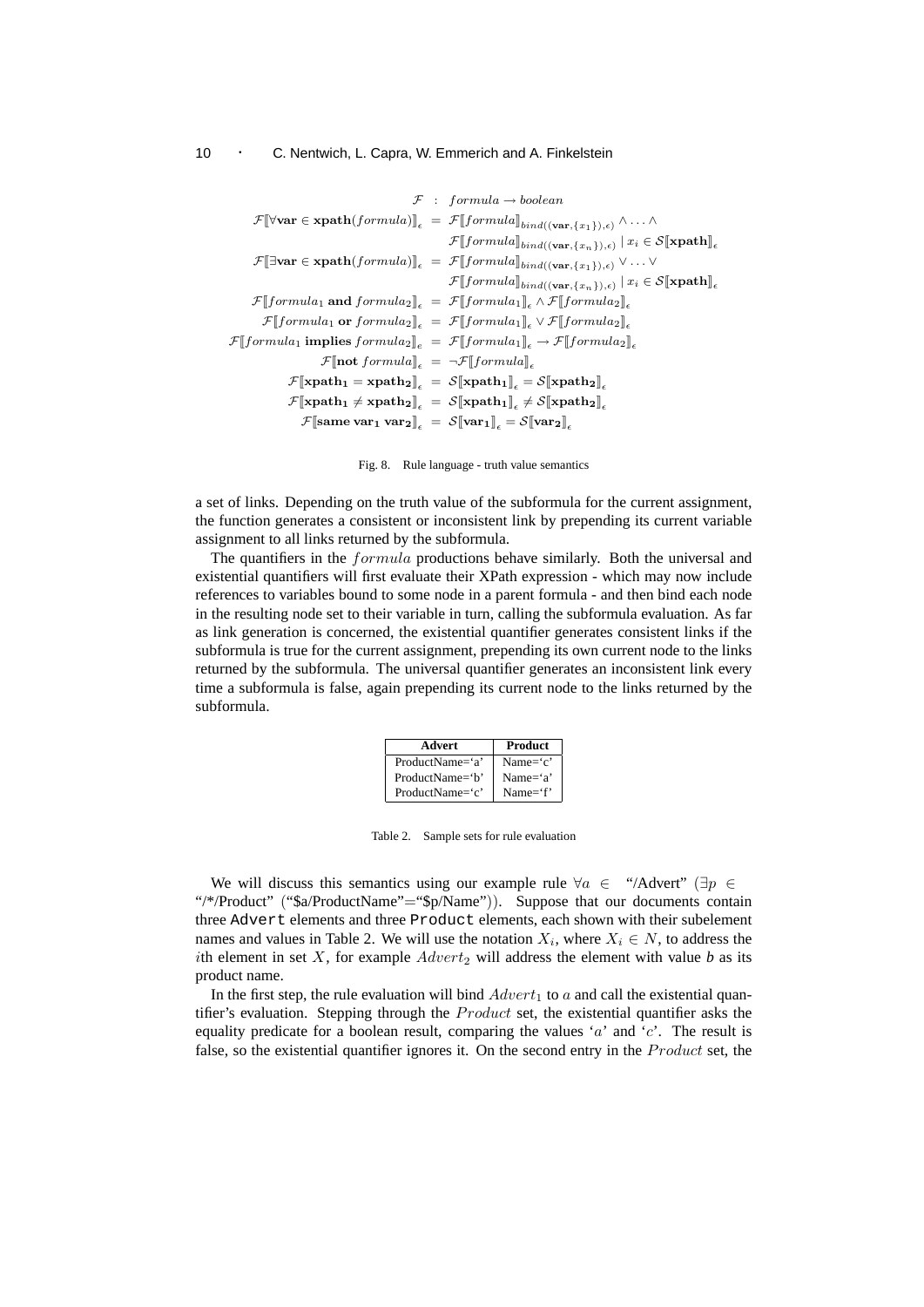| status<br>status $\top$<br>status $\perp$                                                | $=$<br>=                      | $bool \rightarrow C$<br>Consistent<br>Inonsistent                                                                                                                                                                                                                                                                                                                                                                                                                                                                                                                                                                                                                        |
|------------------------------------------------------------------------------------------|-------------------------------|--------------------------------------------------------------------------------------------------------------------------------------------------------------------------------------------------------------------------------------------------------------------------------------------------------------------------------------------------------------------------------------------------------------------------------------------------------------------------------------------------------------------------------------------------------------------------------------------------------------------------------------------------------------------------|
| $\mathcal{R}$<br>$\mathcal{R}[\forall \textbf{var} \in \textbf{xpath}(formula)]$         | $\mathcal{L}$<br>$=$          | $rule \rightarrow \varphi(L)$<br>$\{(status(\mathcal{F}[[formula]]_{bind((\textbf{var},\{x\}),\{\})}), \{x\})\times$<br>$\mathcal{L}[\![formula]\!]_{bind(\{\textbf{var},\{x\}),\{\}}\}\   x \in \mathcal{S}[\![\textbf{xpath}]\!]_{\{\}}$                                                                                                                                                                                                                                                                                                                                                                                                                               |
| L.                                                                                       | $\mathcal{I}^{\mathcal{I}}$ . | $formula \rightarrow \varphi(L)$                                                                                                                                                                                                                                                                                                                                                                                                                                                                                                                                                                                                                                         |
| $\mathcal{L}[\forall \mathbf{var} \in \mathbf{xpath}(formula)]_{\epsilon}$               | $=$                           | $\{(Inconsistent, \{x\}) \times \mathcal{L}[[formula]]_{bind((\textbf{var}, \{x\}), \epsilon)}\}$<br>$\vert x \in \mathcal{S}[\![\texttt{xpath}]\!]_\epsilon \wedge \mathcal{F}[\![formula]\!]_{bind(\{\texttt{var},\{x\}),\epsilon)} = \bot\}$                                                                                                                                                                                                                                                                                                                                                                                                                          |
| $\mathcal{L}[\exists \textbf{var} \in \textbf{xpath}(formula)]_{\epsilon}$               | $=$                           | $\{(Consistent, \{x\}) \times \mathcal{L}[[formula]]_{bind((\textbf{var},\{x\}),\epsilon)}\}$<br>$x \in \mathcal{S}[\![\mathbf{xpath}]\!]_{\epsilon} \wedge \mathcal{F}[\![formula]\!]_{bind(\{\mathbf{var},\{x\}),\epsilon)} = \top\}$                                                                                                                                                                                                                                                                                                                                                                                                                                  |
| $\mathcal{L}[[formula_1 \text{ and } formula_2]]$                                        | $\quad \  \  =$               | $\{x \times \mathcal{L} \parallel formula_2\ _{\epsilon} \mid x \in \mathcal{L} \parallel formula_1\ _{\epsilon}\}$                                                                                                                                                                                                                                                                                                                                                                                                                                                                                                                                                      |
| $\mathcal{L}[[formula_1 \text{ or } formula_2]]$                                         | $=$                           | $\mathcal{L}[[formula_1]] \cup \mathcal{L}[[formula_2]]$ ,                                                                                                                                                                                                                                                                                                                                                                                                                                                                                                                                                                                                               |
| $\mathcal{L}[[formula_1]$ implies $formula_2]$                                           | $\quad = \quad$               | if $\mathcal{F}[[formula_1]]_{\epsilon} = \mathcal{F}[[formula_2]]_{\epsilon}$<br>$\mathcal{L}[[formula_1]]_{\epsilon}$ , if $\mathcal{F}[[formula_1]]_{\epsilon} = \top$<br>$\mathcal{L}[[formula_2]]_{\epsilon}$ , if $\mathcal{F}[[formula_2]]_{\epsilon} = \top$<br>$\mathcal{L}$ [[formula <sub>2</sub> ]].<br>$if \mathcal{F}[[formula_1]]_{\epsilon} = \top \wedge \mathcal{F}[[formula_2]]_{\epsilon} = \top$<br>$\{x \times \mathcal{L} \llbracket formula_2 \rrbracket_{\epsilon} \mid x \in \mathcal{L} \llbracket formula_1 \rrbracket_{\epsilon} \},\$<br>if $\mathcal{F}[[formula_1]]_{\epsilon} = \top \wedge \mathcal{F}[[formula_2]]_{\epsilon} = \bot$ |
|                                                                                          |                               | $\{flip(x) \mid x \in \mathcal{L}[[formula_1]]_{\epsilon}\}, otherwise$                                                                                                                                                                                                                                                                                                                                                                                                                                                                                                                                                                                                  |
| $\mathcal{L}$ not formula,<br>$\mathcal{L}[\![\mathbf{xpath}_1 = \mathbf{xpath}_2]\!]_e$ | $=$<br>$=$                    | $\{flip(x) \mid x \in \mathcal{L}[[formula]]\}$<br>3 }                                                                                                                                                                                                                                                                                                                                                                                                                                                                                                                                                                                                                   |
| $\mathcal{L}[\![\mathbf{x}\!]$ path $_1 \neq \mathbf{x}\}$ path $_2 \parallel$           | $=$                           | $\{\}$                                                                                                                                                                                                                                                                                                                                                                                                                                                                                                                                                                                                                                                                   |
| $\mathcal{L}$ same xpath <sub>1</sub> xpath <sub>2</sub>                                 | $=$                           | {}                                                                                                                                                                                                                                                                                                                                                                                                                                                                                                                                                                                                                                                                       |

Fig. 9. Rule language - link generation semantics

equality comparison returns true. In accordance with the semantics, the existential quantifier generates a new link of the form  $(Consistent, {Product_2})$ . For the third entry, the subformula returns false so the link generated previously represents the whole set of links returned. The universal quantifier is now notified that the subformula has come out true for the current assignment. It prepends the current element  $Advert_1$  to all links returned by the subformula, yielding the set of links  $\{(Consistent, \{Advert, Product_2\})\}$ . Here we have our diagnostic that tells us that the first advert is indeed consistent and linking it to the information it is consistent with.

In the case of  $Advert_2$ , the existential quantifier will not find a product with the same name ' $b$ '. As a consequence, its truth value will be  $false$  and it will return an empty set of links. The universal quantifier will obtain this truth value and hence generate a new set of links - prepending its current assignment to the empty set of links returned by the existential quantifier -  $\{(Inconsistent, \{Advert_2\})\}$ . Evaluation of the third node will proceed similarly to that of the first node. The result is the union of all sets of links obtained by the universal quantifier:

> $\{(Consistent, \{Advert_1, Product_2\}),\}$  $(Inconsistent, \lbrace Advert_2 \rbrace),$  $(Consistent, \{Advert, Product_1\})$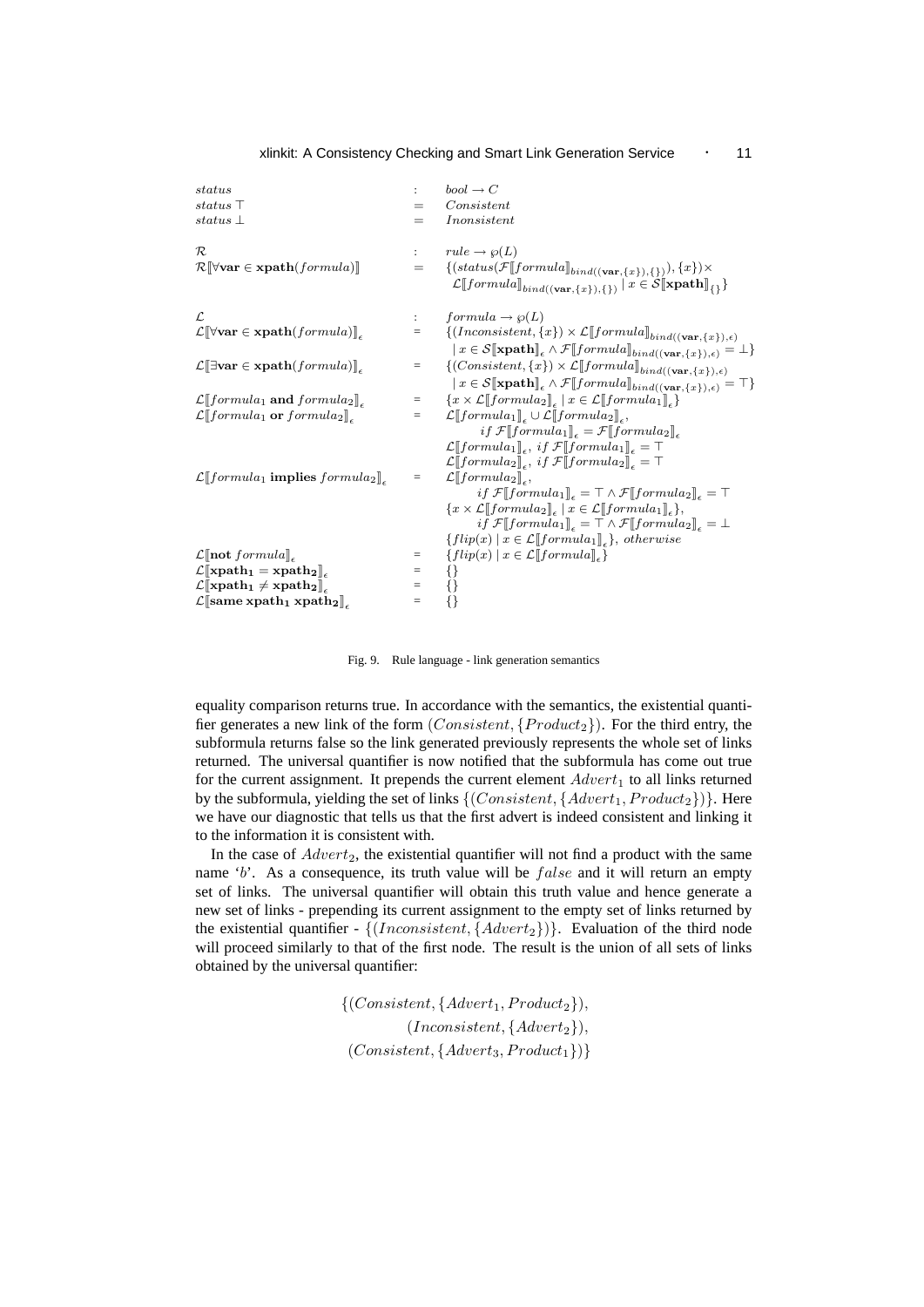Intuitively, these links make sense.  $Advert_1$  and  $Product_2$  form a desirable relationship with respect to this rule and thus have been linked using a consistent link. For  $Advert_2$ , we could not find a matching element and have thus created an inconsistent link.  $Advert_2$ is inconsistent with the whole of the system rather than a particular element, so it stands alone.

Productions that contain only terminals, such as the definition of **equals** do not introduce new variables nor contain subformulae. Their linking semantics thus is to always return an empty set, since they would not be able to contribute any link locators. We can now also explain why these predicates are included in the xlinkit language, while they are also present in XPath. We could easily rewrite our example rule as:

 $\forall a \in$  "/Advert" ( $\exists p \in$  "/\*/Product[Name=\$a/ProductName]")

The semantics of xlinkit's **equals** is equivalent to XPath's equality operator, that is it compares two sets of nodes for equality. In the case of this rule, we would get an equivalent result by doing all the comparison work in XPath. It is however possible to specify rules that cannot be rewritten in this way. Take for example a rule, abstractly specified, of the form  $\forall x(x = 5' \lor \exists y(\sigma))$ , where  $\sigma$  is any subformula. In this case it is not possible to rewrite the equality comparison into an XPath predicate, since it is joined in disjunction with an existential quantifier. If we want any links to be generated, the formula has to be make use of xlinkit's **equals** predicate since only xlinkit's constructs have link generation semantics.

Discussing the behaviour of all the logical connectives is beyond the scope of this paper. Suffice it to say at this point that the semantics given here has been tested with over 100 rules, involving all of the logical constructs, and produced good results in terms of properly highlighting the causes of inconsistency.

Our overall goal is to produce a set of links that will make it easy to spot problems. We are therefore keen to obtain the minimal set of links that completely expresses the consistency status of the documents that have been checked. Unfortunately it is possible for a set of links to contain redundant information. Consider the set

$$
\{(consistent, \{X_1, Y_1\}), (consistent, \{Y_1, X_1\})\}
$$

Since our links are bidirectional it is obvious that one of the links is redundant. Both links express the same meaning: The two elements contained within them form a desirable relationship. As an example of how this kind of redundancy arises in practice, consider a formula of the form  $\forall x \in X (\forall y \in X (x = y \rightarrow same(x, y)))$ . Suppose we define the set X as  $X = \{a', a', b'\}$  (Note: X seems to be a multiset according to this notation. This is not the case in practice since a set of nodes will contain nodes with unique identifiers. We show the values of the nodes rather than their identifiers for paedagogic purposes). If we evaluate the rule over  $X$  we get the set

 $\{(inconsistent, {X_1, X_2}\}), (inconsistent, {X_2, X_1}\})$ 

We deal with this problem by running a check over the resulting set of links which checks if a link is a permutation of another link. If so, the link is removed. The complexity of this process is  $O(n^2)$  but is fast enough in practice.

We conclude the section with some observation about the complexity of our link generation semantics. First of all we note that the evaluation function will always terminate since the quantifiers which introduce looping into the scheme only execute their loops  $n$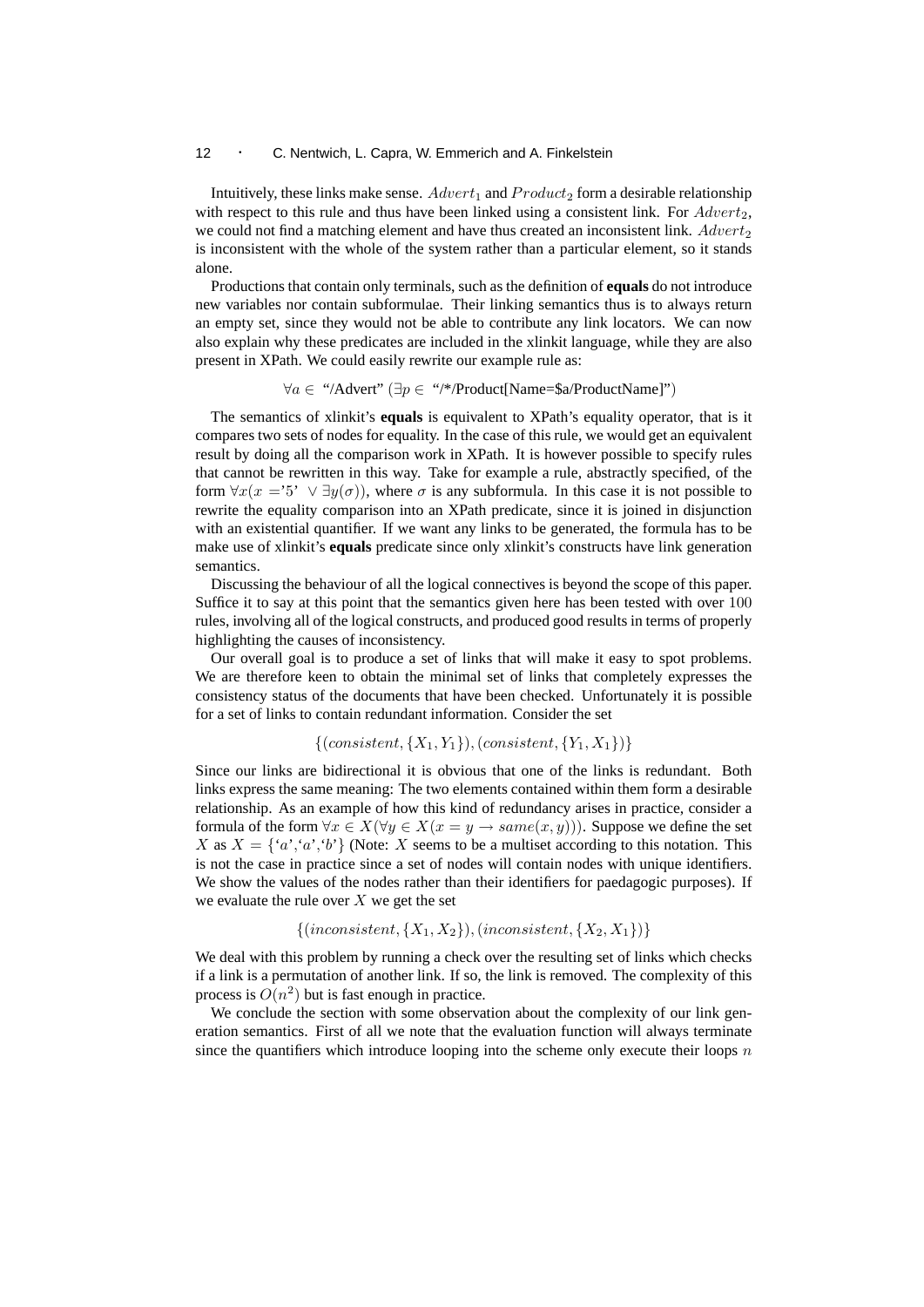times for a node set of size  $n$ . Secondly, the run-time complexity of the system is mainly influenced by the maximum nesting of quantifiers, i.e. it is  $O(n^k)$  where k is the maximum level of quantifier nesting. Though this exponential behaviour sounds problematic, it is not a problem in practice. Most of the rule of the Unified Modeling Language, for example, which represents a complex scenario by our standards, require at most 3 levels of nesting. In addition, empirical results show that the evaluation is fast enough for the theoretical complexity to be ineffectual.

### 6. XML IMPLEMENTATION

To define a concrete syntax for our language, we use an XML encoding. Encoding the language in XML has the advantage of blending more uniformly into the environment where it is going to be used. It also allows us to treat the rule files as targets which can be checked by other rules.

Presenting the encoding of the whole language is beyond the scope of this paper and the interested reader is referred to Appendix D for the complete DTD. Instead, we will present two example rules expressing constraints for Wilbur's Bike Shop.

Our first example will be the now familiar rule "For all Advert elements, there exists a Product element in the Catalogue element where the ProductName subelement of the former equals the Name subelement of the latter". Fig. 10 shows a rule file which specifies this rule in XML format.

```
<consistencyrule id="r1">
  <description>
      Each advert must refer to a product
       defined in the catalogue
  </description>
  <forall var="a" in="/Adverts">
       <exists var="p" in="/Catalogue/Products">
           <equal op1="$a/ProductName/text()"
                  op2="$p/Name/text()"/>
       </exists>
  </forall>
</consistencyrule>
```


A rule consists of two main parts: the first entry in a rule is a description element which is a natural language description of the rule that can be used for diagnosis. The following forall elements contains the formula that specifies the constraint.

We have written a stylesheet that transforms the rules from XML to HTML to make them more accessible for reading and browsing. The first order logic formulae are translated from their XML prefix form back into infix. Fig. 11 shows the translated rules.

The consistency links that are generated as a result of a check are also presented in XML, in the form of XLink *linkbases*. Fig. 12 shows a sample linkbase containing only one XLink. The link indicates that it is connecting two *consistent* elements. It contains two locators that reference the elements using a URL and an XPath expression. Note that the remaining attributes required in an XLink have been omitted here as they are defined by default in the linkbase DTD.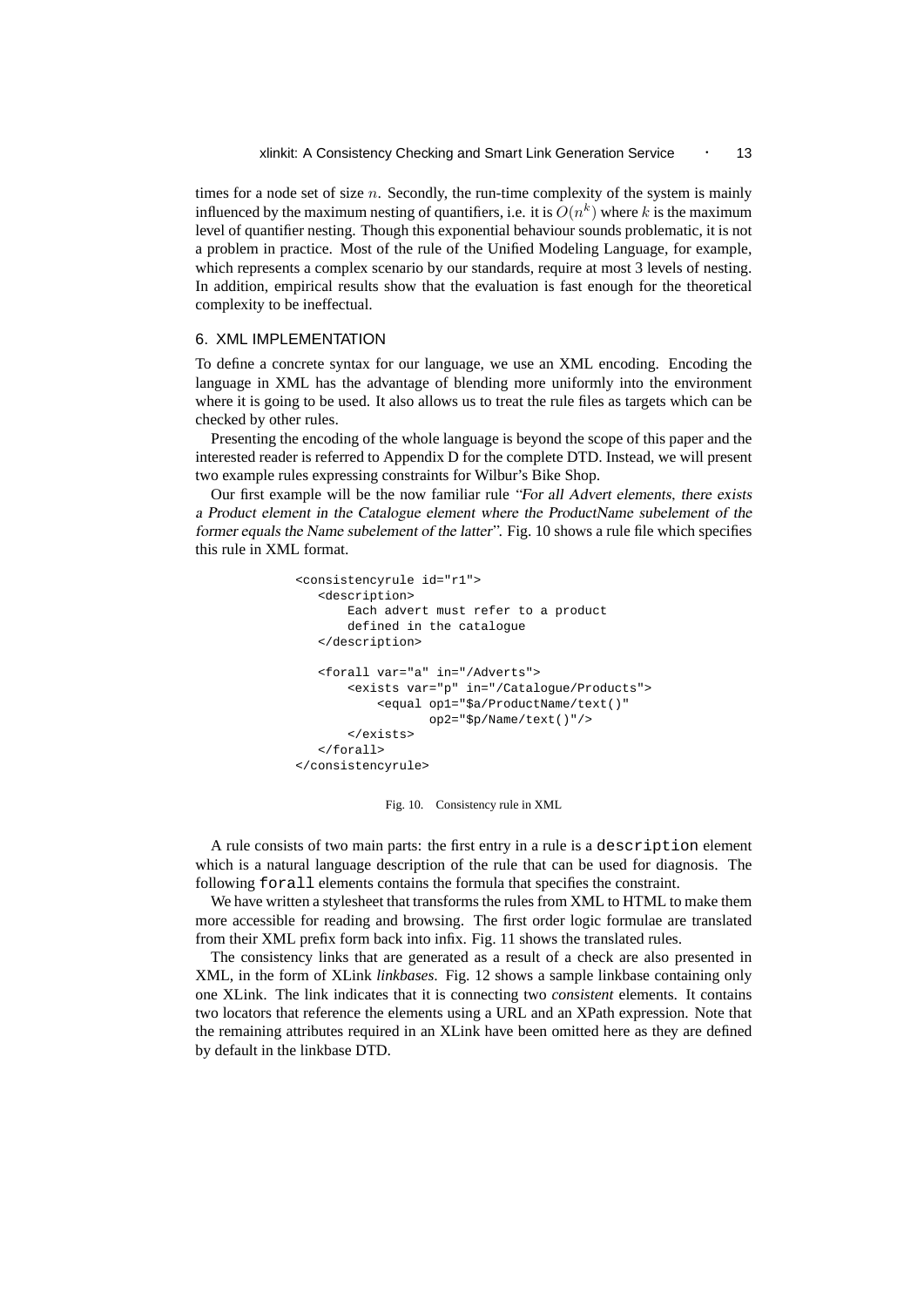| Metscape: Consistency Rule Set |                                                                                                                                  |        |          |       |          |      |         | <b>FEX</b> |
|--------------------------------|----------------------------------------------------------------------------------------------------------------------------------|--------|----------|-------|----------|------|---------|------------|
| Fidit<br>File<br>View<br>Go    | Communicator                                                                                                                     |        |          |       |          |      |         | Help       |
|                                | И<br>                                                                                                                            | فعند   | जि       | $-6$  |          | 同    | 覆       | s S        |
| Forward<br>Back                | Home<br>Reload                                                                                                                   | Search | Netscape | Print | Security | Shop | Stop    |            |
| <b>Consistency rule set</b>    |                                                                                                                                  |        |          |       |          |      |         |            |
| <b>Global set definitions</b>  |                                                                                                                                  |        |          |       |          |      |         |            |
| adverts                        | /Advert                                                                                                                          |        |          |       |          |      |         |            |
| products                       | /Catalogue/Product                                                                                                               |        |          |       |          |      |         |            |
| <b>Consistency Rule r1</b>     |                                                                                                                                  |        |          |       |          |      |         |            |
| Description                    | The product name of an advertised product must be in the catalogue                                                               |        |          |       |          |      |         |            |
| <b>Link Generation</b>         | Consistent on<br>Inconsistent on                                                                                                 |        |          |       |          |      |         |            |
| Rule                           | for all a in \$adverts (exists p in \$products ( $\frac{1}{2}$ /ProductName/text()= $\frac{1}{2}$ p/Name/text()))                |        |          |       |          |      |         |            |
| <b>Consistency Rule r2</b>     |                                                                                                                                  |        |          |       |          |      |         |            |
| Description                    | All Adverts must match a product in the catalogue with the same price                                                            |        |          |       |          |      |         |            |
| <b>Link Generation</b>         | Consistent off<br>Inconsistent on                                                                                                |        |          |       |          |      |         |            |
| Rule                           | forall a in \$adverts (exists p in \$products (\$a/ProductName/text()=\$p/Name/text()<br>and \$a/Price/text()=\$p/Price/text())) |        |          |       |          |      |         |            |
| ۱£۴<br>100%                    | Document: Done.                                                                                                                  |        |          |       |          | 開 强。 | 3月 6日 国 |            |

Fig. 11. Rules in HTML

The linkbases can be post-processed in several ways. Fig. 5 shows our servlet for interactive linkbase browsing. The user can click on a pair of locators and the servlet juxtaposes the documents and linked elements in two frames at the bottom. Using our linkbase processor, XtooX, we can also *fold* the linkbases back into the files, that is we can take the externally defined links and insert them back into the files that they are pointing to. The link in Fig. 12 would cause the insertion of a link in advert1.xml, linking to the first Product element in catalogue.xml - and conversely a link would be inserted in catalogue.xml, linking to the Advert element in advert.xml. This mechanism can be used to produce a web of inconsistency information between files. We will also show in the evaluation how the mechanism can be used for the automatic construction of linked standard web content in HTML.

```
<xlinkit:LinkBase
   xmlns:xlinkit="http://www.xlinkit.com"
   docSet="file://DocumentSet.xml"
    ruleSet="file://RuleSet.xml">
    <xlinkit:ConsistencyLink
       ruleid="rule.xml#/id('r1')">
        <xlinkit:State>consistent</xlinkit:State>
        <xlinkit:Locator
            xlink:href="advert1.xml#/Advert[1]"/>
        <xlinkit:Locator
            xlink:href="catalogue.xml#/Catalogue/Product[1]"/>
    </xlinkit:ConsistencyLink>
</xlinkit:LinkBase>
```
Fig. 12. Sample linkbase in XML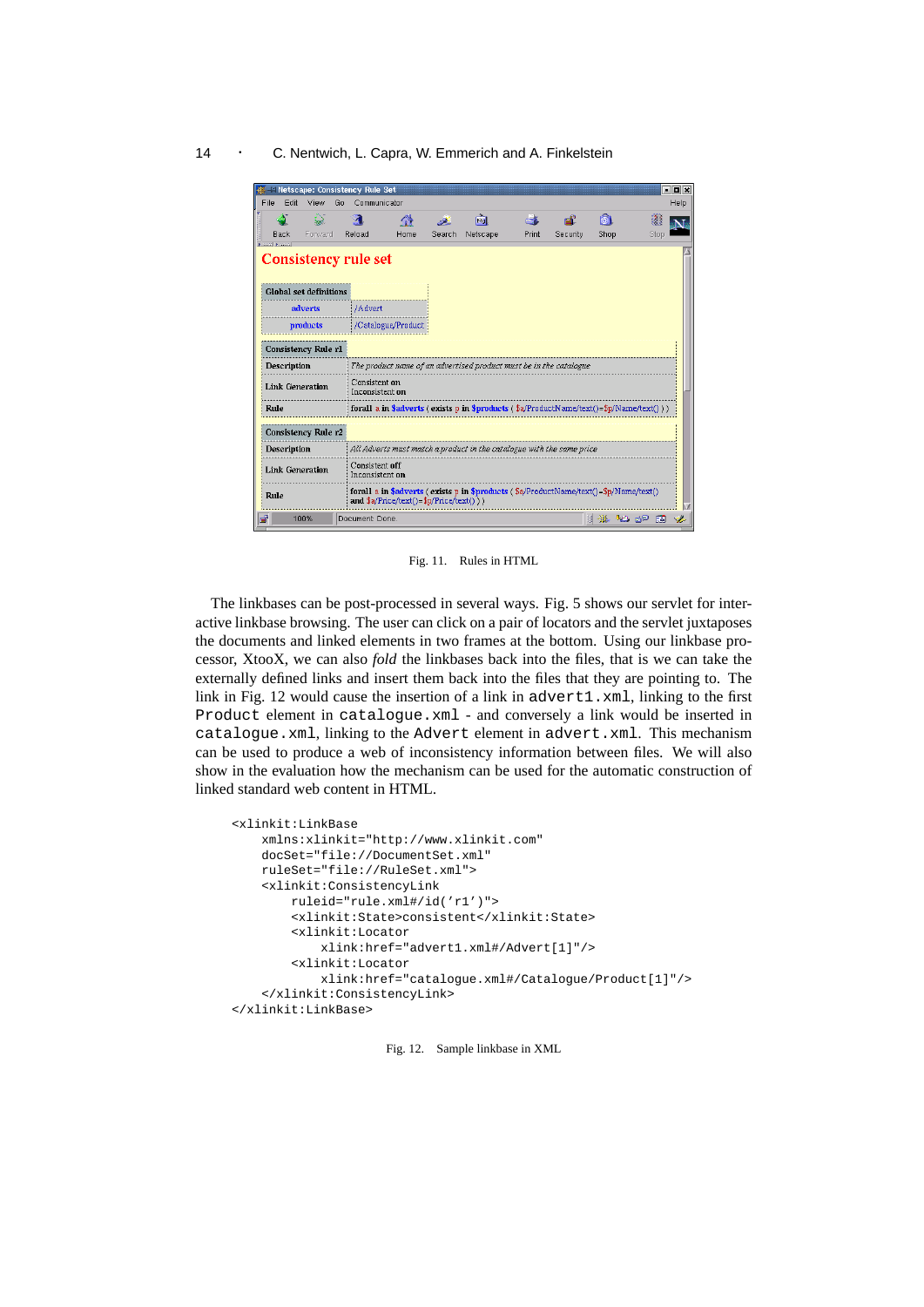### 7. CONTENT MANAGEMENT

The selection of documents and rules to be checked against each other has to be managed. It is not feasible to always check every document against every rule and it is certainly not necessary to check every document every time. In our bike shop example, marketing people may be interested in the status of adverts, whereas a customer relations department may be interested in the status of customer reports. Some support for partitioning documents and rules is needed to support flexible consistency management.

We use document sets, which contain a selection of documents taken from resources, and rule sets which contain several rules. A document set together with a rule set can then be submitted for checking.

Fig. 13 shows a sample document set. Document sets form a hierarchy in that they consist of documents and possibly further document sets. In the figure, the DocFile directive is used to add a file directly into the set while the Set directive includes further sets. At check time, the hierarchy is flattened and resolved into a single set. To find out whether a document needs to be checked against a rule, we check if the XPath expressions in the rule's set definition can be applied.

Our method of retrieval of document information is not limited to XML content stored in files. Instead, we abstract from the underlying data store by providing *fetcher* classes. It is the responsibility of a fetcher to liaise with some data store in order to provide a DOM tree representation of its content. By default, data are retrieved from XML files using the FileFetcher class, however user-defined classes can override this behaviour. Using this mechanism, it is possible to read in content that follows a legacy format and translate it into a DOM tree, to read data from network sockets or to construct a DOM tree from a relational or object-oriented database.

As a proof of concept, we provide a JDBC fetcher, which executes a query on a database and translates the resulting table into a DOM tree. Fig. 14 shows a version of Wilbur's bikeshop document set where the service reports have been put into a relational database. The fetcher attribute in the DocFile directory overrides the default FileFetcher to select the JDBCFetcher class.

The JDBC fetcher class executes the SQL query on the relational database and transforms the resulting table into a DOM tree. Fig. 15 shows a sample table of service reports fetched from Wilbur's database by executing the JDBC query from the document set. Shown below the table is the XML representation, containing one row element for every row stored in the table and using the column name data from the data dictionary for the element names inside the rows.

Rule sets are managed in a similar fashion. A rule set contains references to rules and

```
<DocumentsSet name="BikeDoc">
        <Description>Wilbur's complete collection</Description>
        <DocFile href="catalogue.xml"/>
        <Set href="Adverts.xml"/>
        <Set href="Customers.xml"/>
        <Set href="Services.xml"/>
</DocumentsSet>
```
Fig. 13. Sample document set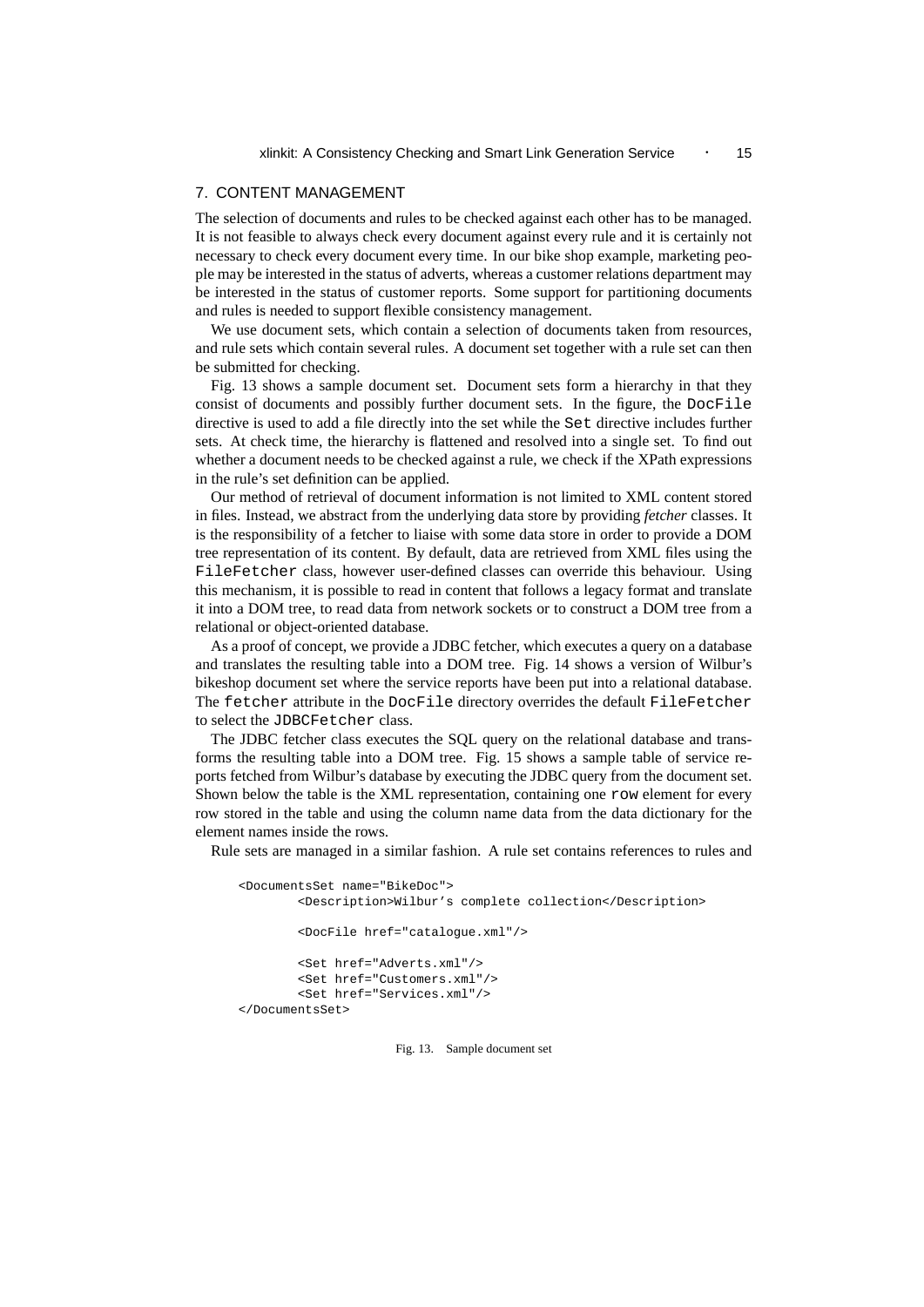```
<DocumentsSet name="BikeDoc">
    <Description>Wilbur's complete collection</Description>
    <DocFile href="catalogue.xml"/>
    <Set href="Adverts.xml"/>
    <Set href="Customers.xml"/>
    <DocFile fetcher="JDBCFetcher"
       href="jdbc:mysql://www.xlinkit.com/testdb?user=wilbur#
              select * from report"/>
```
</DocumentsSet>

Fig. 14. Document set with SQL resource

| productname   | productcode description |                           |
|---------------|-------------------------|---------------------------|
| HARO SHREDDER | B001                    | Found a problem in        |
| HARO TR2.1    | B002                    | Found a problem while $ $ |

```
<rows>
```

```
<row>
          <productname>HARO SHREDDER</productname>
          <productcode>B001</productcode>
          <description>Found a problem in ...</description>
     \langle row>
     <row>
          <productname>HARO TR2.1</productname>
          <productcode>B002</productcode>
          <description>Found a problem while...</description>
     \langle row>
\langlerows>
```
#### Fig. 15. Relational table XML representation

further rule sets. Fig. 16 shows a sample rule set. A RuleFile element is used to specify a rule file to load and an xpath attribute specifies which rules from that file to actually include. The path /ConsistencyRuleSet/ConsistencyRule will match all ConsistencyRule elements included in the rule file. If that is not desired, a more constrained path such as /ConsistencyRuleSet/ConsistencyRule[@id='r1'] could be used, which only loads the rule whose  $id$  attribute is equal to  $r1$ .

```
<RulesSet name="BikeRules">
       <Description>Rules related to the Bike environment</Description>
        <RuleFile href="bike_rule.xml"
         xpath="/ConsistencyRuleSet/ConsistencyRule"/>
</RulesSet>
```
Fig. 16. Sample rule set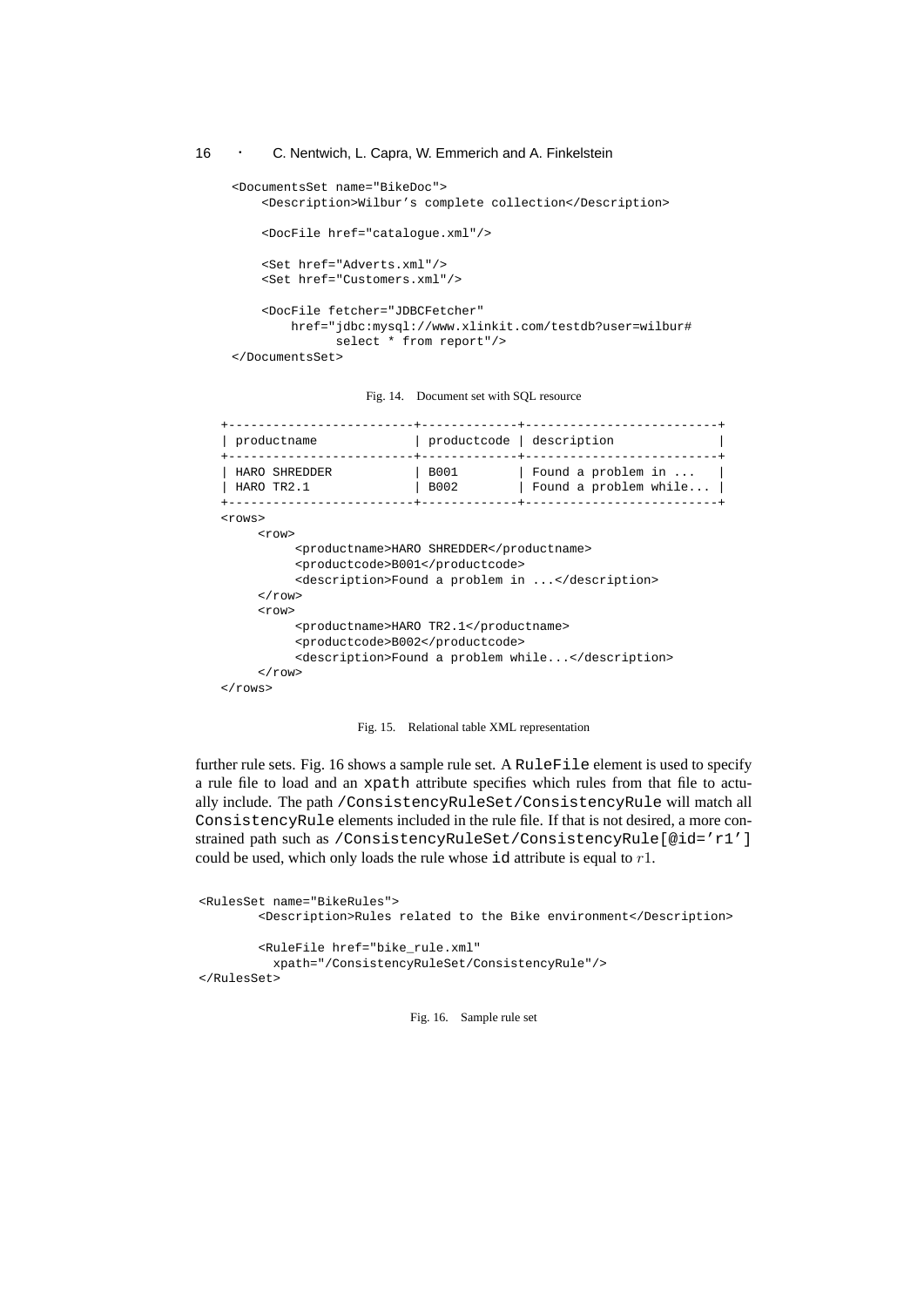### 8. ARCHITECTURE

We have implemented a publicly accessible, free to use Internet service. Our architecture is very simple and its basic structure is shown in Fig. 17.

We have implemented the check engine as a Java Servlet, which is hosted on an Apache web server running the Apache JServ servlet engine. Users are presented with the form shown in Fig. 4 to enter the URL of the document set and rule set to be checked.



Fig. 17. Architecture overview

When the form is submitted, a new servlet instance is created to deal with the request. The servlet itself uses the Xerces XML parser from the Apache XML project to parse the documents and rule files. After checking the rules, the servlet writes an XML file containing the generated links to the web server's local storage. The servlet then generates a result page that contains the URL of the link base and returns it back to the browser client. The input form also gives the user a choice whether to return the raw XML file containing the links or to add a processing directive for it to be translated into HTML using a stylesheet. Please refer back to Fig. 5 for an example of the latter.

### 9. EVALUATION

This section presents two case studies that we used to evaluate the expressiveness of our rule language and the scalability of our implementation. Our major goal was to find out if xlinkit can be applied to a real-world example. In addition, we also wanted a "stresstest" scenario for performance, scalability and expressiveness. Our first study checks the consistency of course syllabus information and the second study performs a validation of multiple software engineering documents.

The Department of Computer Science at University College London recently introduced a new curriculum and associated course syllabi. In order to provide high quality information in the wide variety of different representations required, it decided to adopt XML as a common format. The system has to hold a curriculum and provide links to the syllabi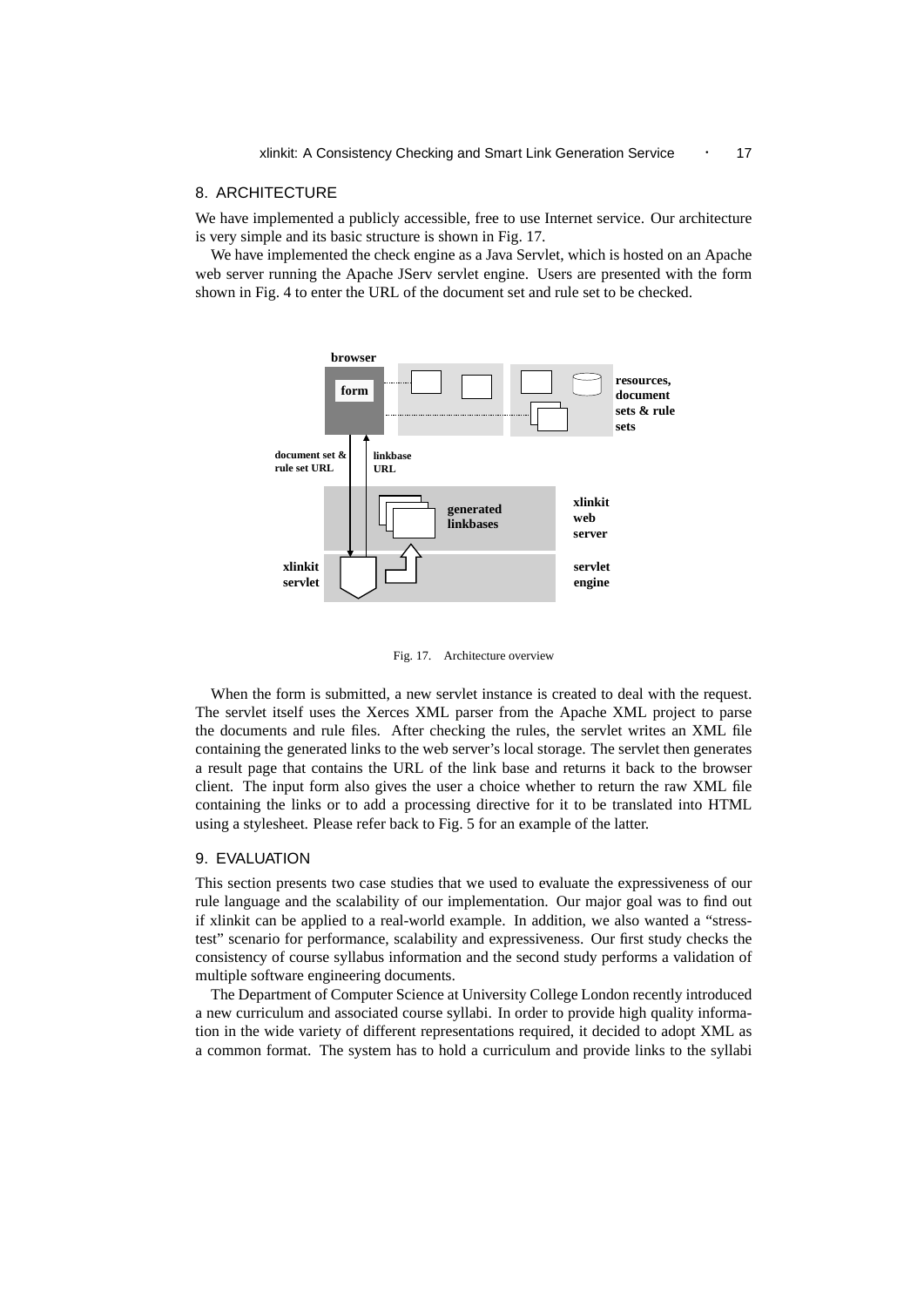```
<syllabus>
     <identity>
         <title>Concurrency</title>
         scode>3C03s/code>
         <summary>The principles of concurrency
                  control and specification</summary>
     </identity>
     <teaching>
         <normal_year>3</normal_year>
         <term>1</term>
         <taught_by>
             <name>Wolfgang Emmerich</name>
             <pct_proportion>100</pct_proportion>
         </taught_by>
     </teaching>
     <subject>
         <prerequisites descr="">
             <pre_code>1B11</pre_code>
         </prerequisites>
     </subject>
</syllabus>
```
Fig. 18. Sample shortened syllabus file in XML

for students, depending on which degree programme they are pursuing. Fig. 18 shows a sample abbreviated syllabus file for a course. Each course is held in a separate XML file. The curricula for degree programmes are kept in a single file. For each degree programme, the mandatory and optional courses are listed, grouped by the year in which they can be selected. Fig. 19 shows a fragment from the curricula file.

The process of syllabus development is highly decentralised, with different people providing additions and corrections to course syllabi. Curriculum files contain information related to the individual syllabus files. For example, course codes mentioned in the curriculum files have to be part of a syllabus definition. Altogether, ten rules were identified as necessary to preserve the consistency of the system. The complete list of rules can be found in Appendix B.

It is desirable for navigation purposes to provide hyper-links from the curriculum to individual courses. However, manually adding links from the curriculum file to all 48 syllabus files would be error prone as files get deleted and courses renamed. It is preferable to use the semantically equivalent information in the files (e.g. the course codes) to generate the hyperlinks automatically. We used xlinkit to achieve both goals.

Fig. 20 shows the time used for checking each rule against all 52 documents. The syllabus files were all around 5 kilobytes in size and the curriculum is 110 kilobytes in size. Checking was performed on a 700 Mhz Intel machine with 128Mb of RAM, running Mandrake Linux 8.0 with kernel 2.4.9 and the IBM JDK 1.3. The total checking time was 11.1 seconds, with the most complex rule taking 8 seconds to check. In total, 410 consistent and 11 inconsistent links were generated.

The exceptional checking time on rule 5 was caused by a transitive closure operation. Our current implementation of this operator, outlined in Section 4, is still a proof of concept. It uses a rather naive algorithm and has not been optimised for efficiency.

Our second goal in the case study was to provide a fully linked HTML version of the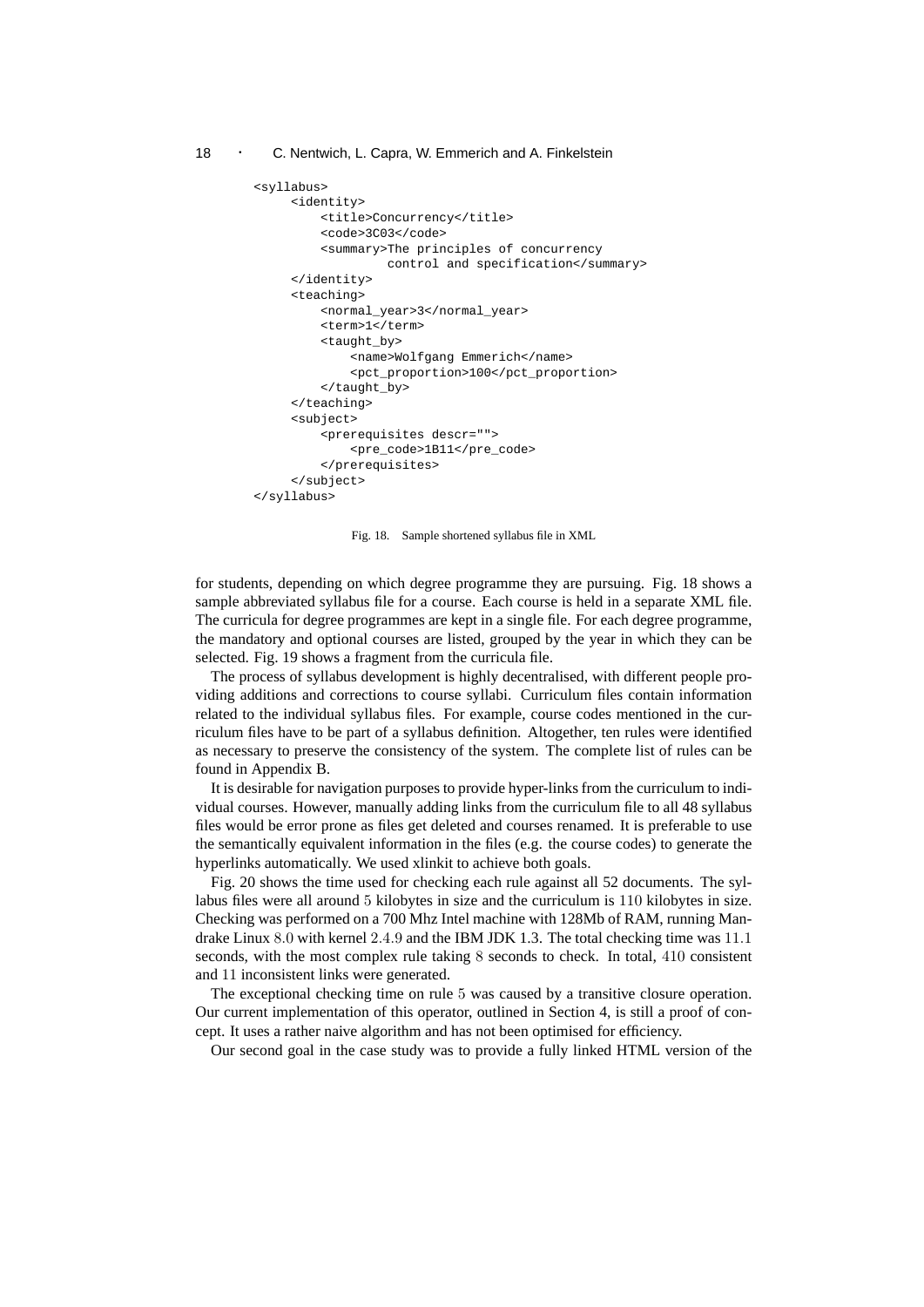```
<Curricula>
    <Curriculum>
        <Programme>
            <Title>CS</Title>
            <Award>BSc</Award>
        </Programme>
        <Year number="1">
            <Constraint>6 compulsory half-units,
                         2 optional half-units, no more than 1
                         optional half-unit can be non-programme.
            </Constraint>
            <Course value="Standard">
                <Name>Computer Architecture I</Name>
                <Code>1B10</Code>
                <Theme>Architecture</Theme>
                <Type requirement="C" level="F"/>
                <Dept>CS</Dept>
            </Course>
            ...
        </Year>
        ...
    </Curriculum>
</Curricula>
```
Fig. 19. Curriculum fragment

department's curriculum to be browsed by staff and students. One of the rules for the curriculum is that every course listed in the curriculum must have a syllabus definition. If the rule is satisfied, a consistent link is generated from the course entry in the curriculum to the syllabus defining the course. We used XtooX, as in the example section, to fold all consistent links from this rule back into the XML file containing the curriculum. We then only had to provide a simple XSL stylesheet that transforms the XML file and simple links



Fig. 20. Syllabus study timings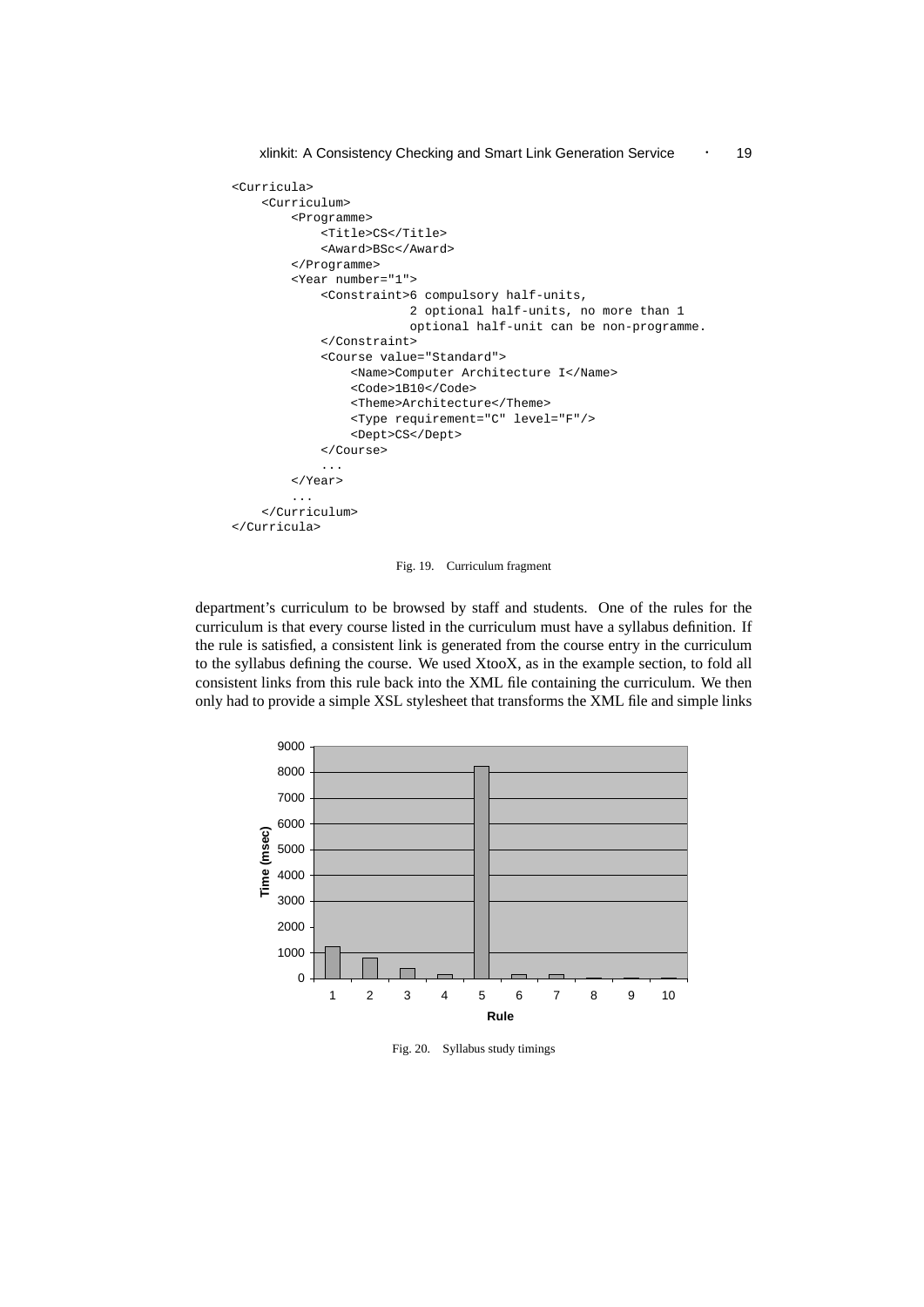|                                                                 | Computer Science Degree Programmes - Mozilla                                   |           |                                      |             |  |  |
|-----------------------------------------------------------------|--------------------------------------------------------------------------------|-----------|--------------------------------------|-------------|--|--|
| File Edit View Search Go Bookmarks Tasks Help Debug QA          |                                                                                |           |                                      |             |  |  |
| http://www.cs.ucl.ac.uk/teaching/ug/curricula/<br><b>Search</b> |                                                                                |           |                                      |             |  |  |
| <b>A</b> Home                                                   | N Members N WebMail N Connections N BizJournal N SmartUpdate N Mktplace        |           |                                      |             |  |  |
|                                                                 | CS Home Research Departmental Information Events Search                        |           |                                      |             |  |  |
|                                                                 | <b>BSc and MSci Programmes</b>                                                 |           |                                      |             |  |  |
| CS Homepage > Teaching                                          |                                                                                |           |                                      |             |  |  |
| Year <sub>1</sub><br><b>BSc</b>                                 | <del>∩</del> Year 1 BSc Computer Science                                       |           |                                      |             |  |  |
|                                                                 |                                                                                |           |                                      |             |  |  |
| <b>CS</b>                                                       | Choose 6 compulsory half-units, 2 optional half-units, no more than 1 optional |           |                                      |             |  |  |
| CS with EE<br>CS with Maths                                     | half-unit can be non-programme.                                                |           |                                      |             |  |  |
| CS with                                                         | <b>Course</b>                                                                  | Code      | <b>Theme</b>                         | Requirement |  |  |
| CoaSci                                                          | <b>Computer Architecture I</b>                                                 | 1B10      | Architecture                         | Compulsory  |  |  |
| <b>MSci</b>                                                     | <b>Programming I</b>                                                           | 1B11a     | Programming                          | Compulsory  |  |  |
| СS                                                              | <b>Programming II</b>                                                          | 1B11b     | Programming                          | Compulsory  |  |  |
| CS with EE<br>CS with Maths                                     | <b>Theory I</b>                                                                | 1B12      | Theory                               | Compulsory  |  |  |
| CS with                                                         | <b>Software Engineering I</b>                                                  | 1B14      | Design                               | Compulsory  |  |  |
| CogSci                                                          | <b>Discrete Mathematics</b>                                                    | Maths B45 | Mathematics                          | Compulsory  |  |  |
| Year 2                                                          | <b>Digital Circuits</b>                                                        | ElecE655  | <b>Electronic Engineering Option</b> |             |  |  |
| BSc                                                             | <b>Fundamentals of Electronics</b>                                             | ElecE662  | Electronic Engineering Option        |             |  |  |
|                                                                 | <b>Introduction to Cognitive Science</b>                                       | 1B50      | Cognitive Science                    | Option      |  |  |
|                                                                 |                                                                                |           | Mathematics                          |             |  |  |
|                                                                 |                                                                                |           |                                      |             |  |  |
|                                                                 | CS Home   Research   Departmental Information   Events   Search                |           |                                      |             |  |  |
|                                                                 |                                                                                |           |                                      |             |  |  |
| <b>STEP</b><br>KA ⊠ ∺∥ ⊞!                                       | Document: Done (2.611 secs)                                                    |           | Mozilla $\triangle$                  |             |  |  |
|                                                                 |                                                                                |           |                                      |             |  |  |

Fig. 21. Automatically generated links in the curriculum

into an HTML representation. Fig. 21 shows the "production version" of the curriculum website, as generated by xlinkit.

Our second case study uses our rule language to express some of the static semantic constraints of the Unified Modeling Language (UML) [Object Management Group 2000a] and checks them against several models stored in XMI [Object Management Group 2000b], an XML-based meta-model interchange format that supports the UML. The typical scenario for this study is a distributed development team working on the same model and producing their own additions and copies of documents. If frequent merging of the documents is not feasible, for example due to geographical separation, checks can be used to ensure consistency.

We have expressed all but three constraints of the UML Foundation. Core package, the package dealing with static information such as classes, they are listed in Appendix C. Of the three that were not expressed, two are enforced by the XMI DTD and do not have to be checked, and one requires information that is not supplied by XMI. Fig. 22 shows one constraint for Associations as expressed in the xlinkit XML format.

We have applied these constraints to several UML models: a small design model of a meeting scheduler [Feather et al. 1997], a medium size model shipped as an example with Rational Rose and 19 industrial size models provided by an investment bank. We use the number of ModelElement objects contained in each model as a measure of scale since almost everything in the UML meta-model derives from ModelElement. Our small model contains 93 elements, the medium size model has 610 elements. The number of elements contained in the industrial models ranges from 64 to 2834 elements. In terms of file size, the models range from around 100 kilobytes to 6 megabytes.

All results listed below were obtained on a 600 Mhz Intel machine with 384Mb of RAM,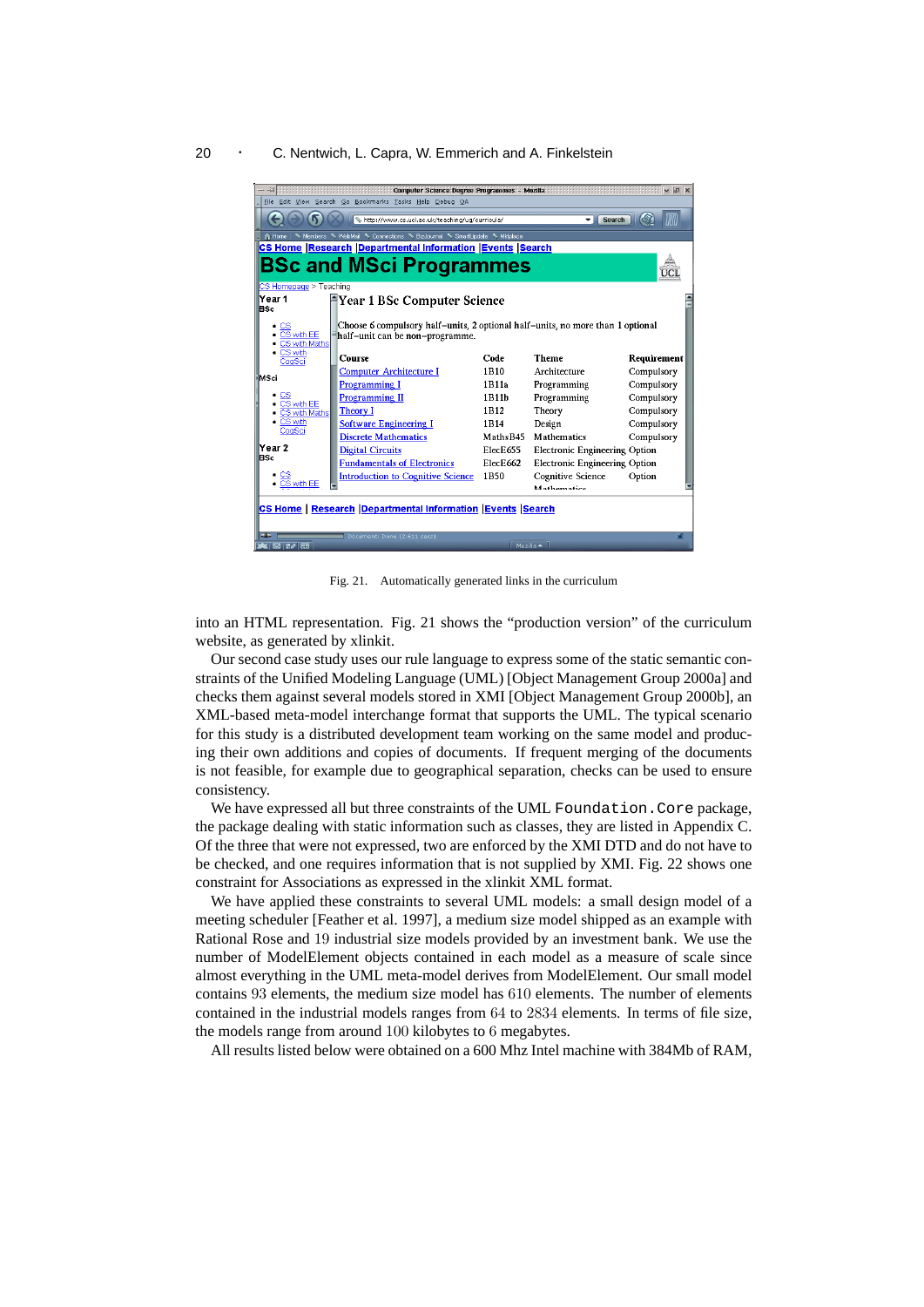```
<consistencyrule id="a1">
  <description>
      The AssociationEnds must have a unique name within the Association
  </description>
  <linkgeneration>
      <consistent status="off"/>
      <eliminatesymmetry status="on"/>
  </linkgeneration>
  <forall var="a" in="$associations">
      <forall var="x" in="$a/Foundation.Core.Association.connection/
                           Foundation.Core.AssociationEnd">
          <forall var="y" in="$a/Foundation.Core.Association.connection/
                              Foundation.Core.AssociationEnd">
              <implies>
                <equal op1="$x/Foundation.Core.ModelElement.name/text()"
                       op2="$y/Foundation.Core.ModelElement.name/text()"/>
                \text{dsame opl} = "$x" op2 = "$y"</implies>
          </forall>
      </forall>
  </forall>
</consistencyrule>
```
Fig. 22. Sample rule from the UML Foundation/Core package

running Redhat Linux 6.1 with kernel 2.2.19 and the IBM JDK 1.3. We will discuss the results obtained by checking the UML Core constraints against the industrial models. It took a total of 4 minutes to check all rules against all files, counting only the time taken to check individual rules and ignoring parsing overhead. While parsing takes more than 2 minutes in total over all files, the variation in performance between XML parsers means that including it would introduce unnecessary noise into the evaluation. Fig. 23 shows the time taken for each rule over all files.

We can observe several interesting properties from the figure. Most rules take roughly



Fig. 23. Rule totals for UML Core rules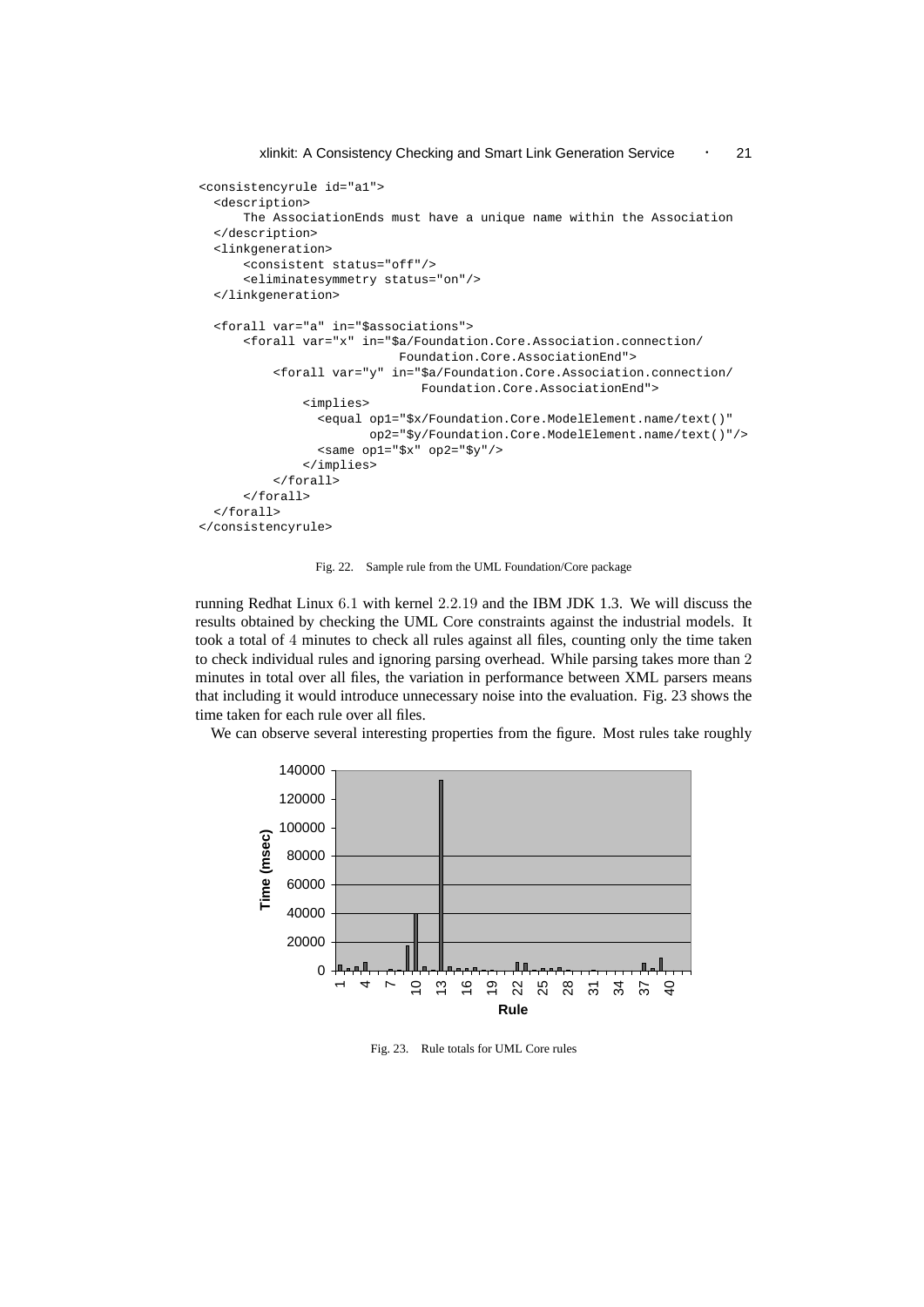```
<xlinkit:ConsistencyLink ruleid="assoc.xml#//consistencyrule[@id='r1']">
<xlinkit:State>inconsistent</xlinkit:State>
 <xlinkit:Locator xlink:href="meeting2.xml#/XMI/XMI.content[1]/
 Model_Management.Model[1]/Foundation.Core.Namespace.ownedElement[1]/
 Foundation.Core.Association[1]"/>
 <xlinkit:Locator xlink:href="meeting2.xml#/XMI/XMI.content[1]/
 Model_Management.Model[1]/Foundation.Core.Namespace.ownedElement[1]/
 Foundation.Core.Association[1]/Foundation.Core.Association.connection[1]/
 Foundation.Core.AssociationEnd[1]"/>
 <xlinkit:Locator xlink:href="meeting2.xml#/XMI/XMI.content[1]/
 Model_Management.Model[1]/Foundation.Core.Namespace.ownedElement[1]/
 Foundation.Core.Association[1]/Foundation.Core.Association.connection[1]/
 Foundation.Core.AssociationEnd[2]"/>
</xlinkit:ConsistencyLink>
```
Fig. 24. Sample consistency link generated from UML model

the same amount of time to check, but three rules stand out as taking much longer. This is due to two factors: These rules apply to more files than others, for example almost every model has classes whereas few have association classes, i.e. the association class rules do not apply in many cases. Secondly, the complexity of the XPath expressions in the rules varies greatly. Some expressions use straightforward tree paths whereas others require expensive functions like id lookup. This is a feature of the rather complex design of XMI. XPath selection is the single most expensive process in rule checking and hence the complexity of the path has the greatest impact - far greater than the complexity of the formula in terms of nested quantifiers! The rule that takes longest to check makes use of features in XPath – the name function and the union operator – that do not seem to be well implemented in the XPath processor that we use and hence take longest to check.

In total, over all files, more than 8000 inconsistent links were generated. Consistent link generation was turned off since we were only interested in finding inconsistencies. Fig. 24 shows one of the consistency links generated by the rule shown previously in Fig. 22. It shows clearly how the association has been linked to the two association-ends with equal names, thus exhaustively specifying the ternary relationship that has caused the inconsistency.

Although the number of inconsistencies seems large, given that the models were exported from a CASE tool, it can be explained. Some of the models included in the check were analysis or high-level design models, so they were incomplete with respect to definition of fundamental data types, had operation parameter types missing and similar problems. If this system were to be used in practice, developers could identify a suitable subset of rules and assemble them into a "high-level model" ruleset that would be more permissive.

While we believe the timing results in our two case studies were satisfactory for standalone consistency checks, they may not be if frequent checks are necessary. A downside of our current implementation is that it checks all documents against all rule every time a check is invoked. In an interactive environment, an incremental scheme that performs a smaller check depending on the changes made to documents would be preferable.

Another problem we have encountered is that of memory usage. Our check engine needs to retain the DOM trees for all documents in memory in order to be able to execute XPath queries on them. In the case studies, this was not a problem, however we have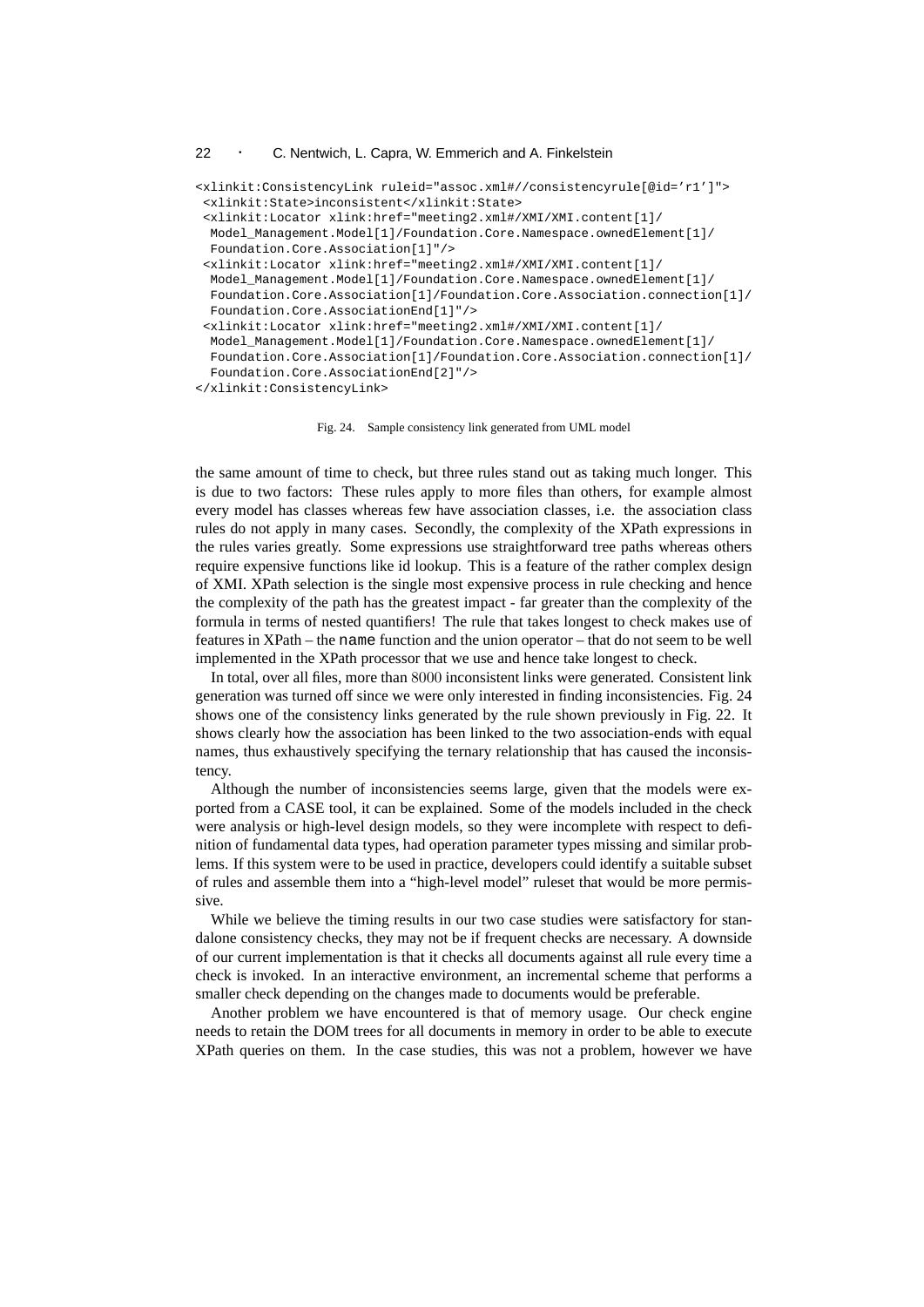checked some software engineering documents that required a considerable amount of memory. We are investigating a number of strategies to address this problem: A distributed supervisor-worker architecture for very large datasets, where individual workers handle a number of documents and send back results of XPath queries, the use of an XML database with caching features to avoid retaining the entire DOM tree in memory, and a scheduling system that loads documents on demand when they need to be queried.

### 10. APPLICATIONS

xlinkit is a highly generic technology. It can be applied wherever one wants to establish links between web resources, broadly construed, where those links reflect relationships between resource types. In particular, rather than directly authoring and maintaining links xlinkit can provide semantically aware link generation.

Our principal interest derives from our software engineering background. Thus we have worked on applications largely in this area, most notably managing the consistency of complex development models produced by distributed teams.

A large range of other applications primarily focusing on link generation and content management have been worked on by us or our partners. For example, information about important customers can be found in many places in sales files, service agreements, problem reports, logistics and supply records. xlinkit can be used to build a web-based customer relationship management system that allows you to navigate between all the pieces of information which reflect the interests of a single customer.

eCRM (Electronic Customer Relationship Management) of this form is an example of a broad class of lightweight intranet portals. Many organisations have information in many different databases scattered across different sites. xlinkit can be used to build portals that can deliver coordinated access to this information and diagnose consistency problems.

The idea of delivering web content on multiple channels such as web-TV, phones, PDAs etc. is now common. Unfortunately content has to be adapted for each channel to make a high value service. Content adaptation risks inconsistency with its attendant problems. xlinkit can be used to support navigation between information presented in different channels and identify problems. Web sites which aggregate content can use xlinkit to add value by providing content-relevant navigation without directly authoring links.

We are investigating applications of xlinkit in the financial domain, in particular for checking the consistency of financial trading information. We have used xlinkit both to validate derivative trading data encoded in FpML [Gurdel 2001] and also to match trading data between counterparties.

Other applications which have not been fully evaluated but appear promising are: consistency of information in service-level agreements, security policy and network management policy.

### 11. RELATED WORK

This account of related work is not intended to be a survey of work on consistency management, for which we refer to [Nuseibeh et al. 2000]. Below we highlight some key comparison points and work which has had a particular influence on xlinkit.

Consistency management has been recognised as an important issue by the programming language and software engineering communities. Early work in this area can be found in publications on programming environments such as the Cornell Synthesizer Generator [Reps and Teitelbaum 1984], Gandalf [Habermann and Notkin 1986] or Centaur [Bor-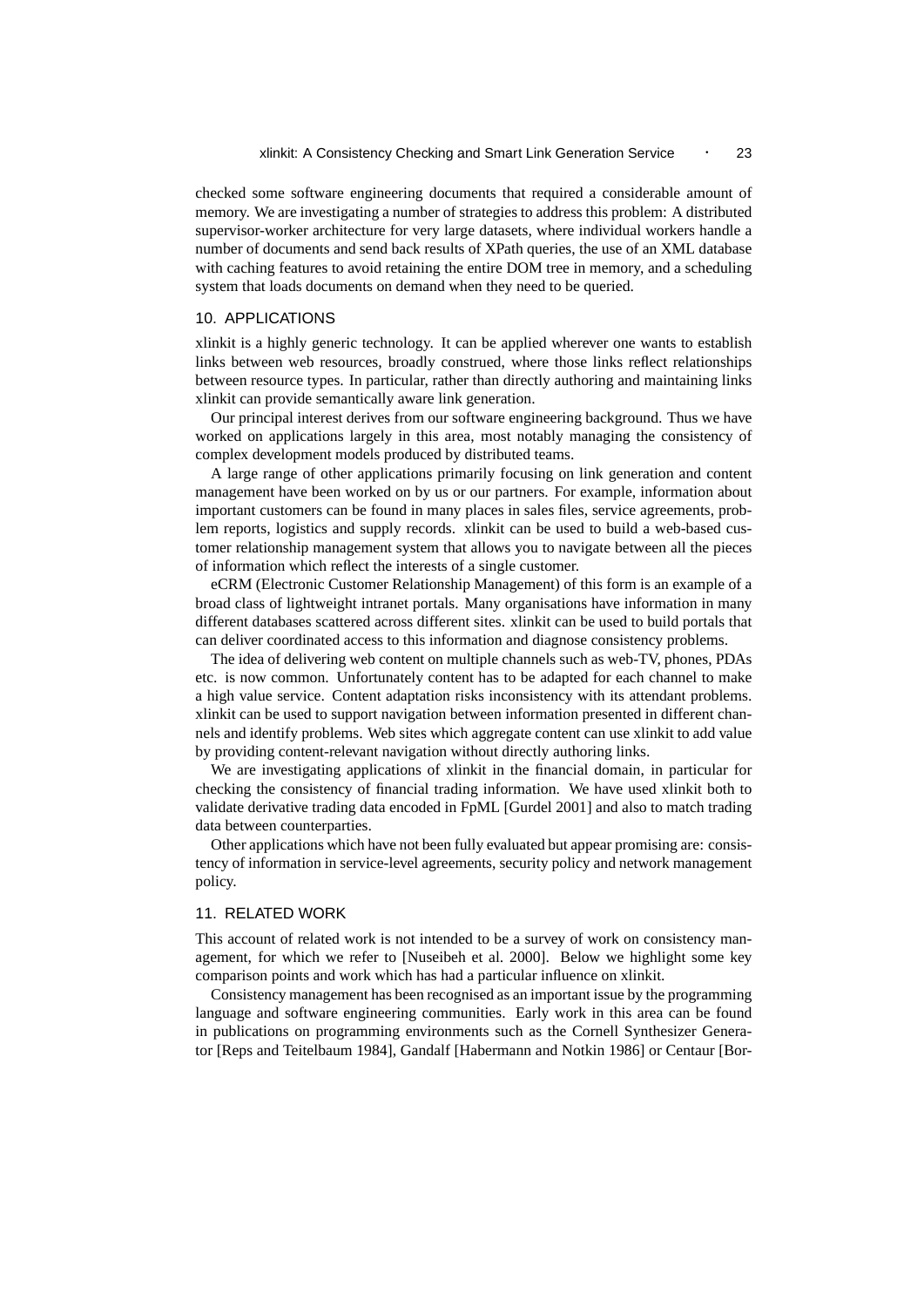ras et al. 1988]. These environments typically provide syntax-directed editors. When the user has finished entering a construct, incremental consistency checks related to the static programming language semantics being used are carried out. These semantic checks are typically carried out on a centralized data structure such as an abstract syntax tree. Later work on Software Development Environments (SDEs) such as IPSEN [Nagl 1996], Arcadia [Taylor et al. 1988], ESF [Schafer and Weber 1989], ATMOSPHERE [Boarder ¨ et al. 1989] and GOODSTEP [Emmerich 1996] raised the complexity by integrating tools for different languages. The latter in particular allowed the specification of semantic rules [Emmerich 1996]. Checks for semantic integrity between documents could be triggered by user actions. Our approach represents a generalisation in that it builds on the open model of XML rather than specific programming formalisms. In addition, we allow for the distribution of the documents and provide diagnostics in the form of links.

A viewpoint [Finkelstein et al. 1992] allows developers to express a design fragment in some specification language, together with additional attributes describing the viewpoint. Multiple viewpoints can describe the same design fragment, leading to overlap and hence the possibility of inconsistency. The issues involved in inconsistency handling of multiperspective specifications are outlined in [Finkelstein et al. 1994]. Research in the viewpoints area also introduces the idea of *consistency rules* [Easterbrook et al. 1994] between distributed specifications. The work on viewpoints has spun off our continuing interest in consistency management and in particular our tolerant view in which consistency is not always enforced. For a detailed discussion see [Finkelstein 2000]. Although a lot of theoretical work on viewpoints and the associated consistency checking scheme has been done, no generic implementation was ever provided. Our work realises these ideas by providing a concrete implementation on top of which a viewpoint framework can be built.

Traditional database integrity notions have been extended to cope with semistructured data [Buneman et al. 2000] and XML content in particular [Fan and Simeon 2000]. The fundamental goal of this work and hence the approach is different. Integrity constraints are present in databases to *prevent* inconsistency, from occurring. In many application domains, most notably software engineering, inconsistency cannot be prevented and is not necessarily undesirable – for a discussion of this approach in a database context see [Balzer 1991]. Hence the focus is not on the language as such but on producing good diagnostics. The hyperlinks that we offer as diagnostics establish a clear relationship between inconsistent elements. We note also that traditional integrity constraints and the restricted path constraints in the first paper are not sufficient to express some of the constraints required in software engineering notations such as the UML.

The problem of verifying constraints on websites is discussed in [Fernandez et al. 1999] and applied in [Fernandez et al. 2000]. It is important to distinguish between the goals of these approaches and our own goals: Our constraints check if a set of data is consistent, whereas the approaches in the paper check if any instance of a schema graph will satisfy the constraint. If the schema graph does not satisfy the property, modifications are suggested that will lead to valid instance graphs. Since we wish to tolerate inconsistency to introduce flexibility and because it is sometimes not possible to change the schemas of documents, for example when standardised schemas are used, we cannot adopt this approach but instead focus on detecting inconsistencies in instance documents.

Standard query languages can and have been used to specify integrity constraints [Henrich and Daberitz 1996]. In the context of XML, such an approach would be feasible by ¨ using an XML query language such as XQuery [Chamberlin et al. 2001]. We regard such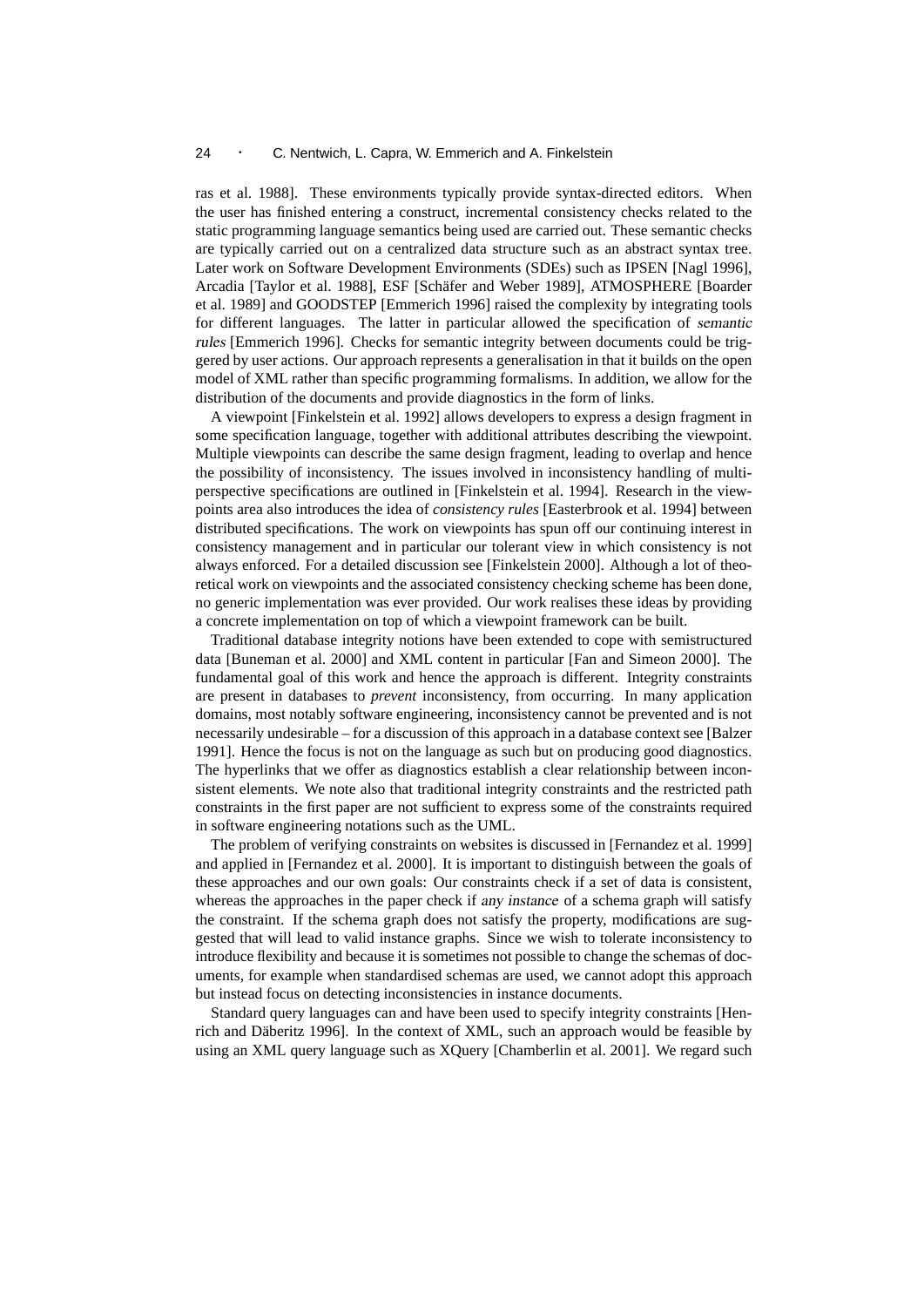an approach as lower level than xlinkit since the user would have to "manually implement" the linking semantics for each query, rather than achieving the desired goal of specifying a declarative constraint. The user would, for example, have to write two queries for each constraint in xlinkit, one that selects the combination of consistent elements and one that selects the combination of inconsistent elements.

Even if only inconsistent elements are to be selected, xlinkit's semantics for logical constructs has been defined very carefully to discard locators in links that do not add any information, the goal being to maximise the diagnostic value by discarding noise. For example in the formula  $a \rightarrow b$ , where a and b are subformulae, if a is *true* and b is also *true* then we include the links returned by b into our results. Since a change in the truth value of  $a$  would not change the overall result, we discard the links returned by  $a$  as irrelevant. This semantics has been extensively tested and produced good results in all our case studies. If XQuery were to be used directly, the user would have to handcode the combination of elements to be included into links for all combinations of truth values of  $a$  and  $b$ , leading to huge queries – and that is without removing permutations of links. We also note that we would have to wait for a framework based on XQuery that includes proper document management so as to achieve the distribution transparency that our service provides.

The hypertext community has worked on the problem of automatic link generation. For a survey of this topic we refer to [Wilkinson and Smeaton 1999]. Much work in the area has focused on textual documents and many approaches based on information retrieval techniques such as similarity measures can be found. We exploit the structure afforded by XML, and its widespread use for storing data rather than textual information in our approach to provide a much richer and more fine-grained expression of linking semantics.

There is a growing body of work concerned with applications of hypertext in software engineering. The CHIMERA project [Anderson et al. 1994] demonstrates multiple document views and the capability of separating linking information from the underlying documents. It does not support consistency checking. CHIME [Devanbu et al. 1999] provides a framework for folding links into legacy software documents using information from software analysis tools. The work provides a strong case for the sort of browsing which our approach provides.

Our work has some analogies with Schematron [Jelliffe 2000], an XML structure validator which employs XSL and XPath to traverse documents and check constraints. Schematron was built as an alternative to traditional, grammar based systems for document validation. The focus of our work is clearly different as we are interested in relationships between distributed documents. Checking constraints between multiple documents can be achieved in Schematron using the XPath document function, which would however hardcode the names of documents. Our strict distinction between rule sets and document sets, and the transparency of our rules with respect to underlying storage, allows the same set of rules to be applied to multiple sets of documents. Schematron also does not generate hyperlinks, one of the important components of our approach.

Finally, xlinkit builds on two previous prototype consistency checking schemes [Ellmer et al. 1999] which have substantially influenced the ideas on which it is based. In both cases these were standalone applications and used a rule language based on a much more restricted form of first-order logic. The language, architecture and content management framework are novel and the genericity, scaleability and performance of the xlinkit approach distinguish it from the earlier prototypes.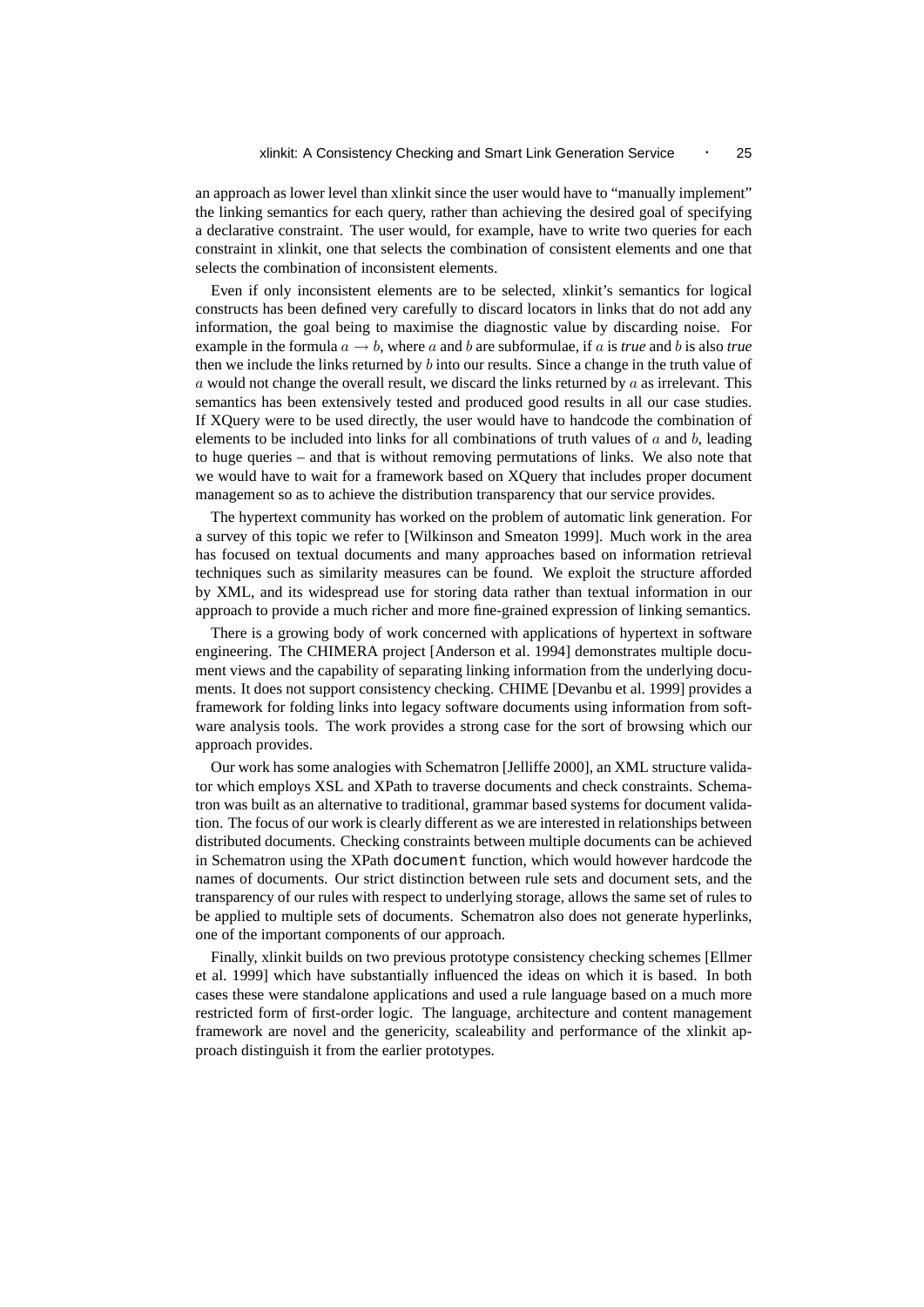### 12. FUTURE WORK

A "static" application service such as ours does more work than is really necessary because it has to recheck all documents against all rules upon request. When documents are changed, we would like to recheck only those rules that are affected by the changes. Such an *incremental checking* scheme is certainly a barrier we have to overcome if our approach is to scale to very large datasets that need regular checking. We have already devised and prototyped an algorithm for determining the set of rules to be checked after changes and are planning to implement the scheme for testing and benchmarking.

Conflict resolution is a logical back-end of a consistency check and has not been discussed in this paper. It is assumed that the user will refer to our linkbases as a diagnostic tool and then take action in accordance with some real-world process. While we believe that conflict resolution can never be fully automated, it should still be possible to set certain default actions for handling trivial inconsistencies. Integration with a workflow management system may prove valuable in this respect and we will investigate this option. Achieving this goal without compromising the light-weight characteristics of xlinkit will however be a challenge.

The evaluation section has already mentioned the problem of maintaining a DOM tree for all documents in memory during a check. We are currently investigating both architectural styles and implementation mechanisms to address this problem. On the architectural side, a distributed architecture can be used to spread the memory load over several machines, whereas on the implementation side, a scheduling mechanism for document loading together with an XML database with XPath support may provide some benefits.

Our rule language has a rather limited range of predicates, basically consisting of equality operations. Even for such a simple operation as equality, a wide range of requirements can be found depending on the application domain – for example inclusion of a particular business date in a cash flow. We are currently adding mechanisms to our evaluation engine that allow the dynamic definition of new predicates in Javascript to address this problem.

#### 13. CONCLUSION

This paper has described xlinkit, a lightweight application service that provides rule-based link generation and checks the consistency of distributed web resources. xlinkit leverages standard Internet technologies. It supports document distribution and can support multiple deployment models. It has a formal basis and evaluation has shown that it scales, both in terms of the size of documents and in the number of rules. We have identified some important applications and pointed to future directions for our work.

xlinkit is the product of long-standing research looking at consistency management. It is available as an open source package. Several research groups and industrial partners have already started to use xlinkit and we are keen to see it applied further. The open source package and examples can be found at  $\verb|http://www.xlinkit.com|.$ 

#### Acknowledgements

We would like to thank Zeeshawn Durrani, who wrote the linkbase stylesheet, and our colleagues from earlier incarnations of this project, Danila Smolko, Ernst Ellmer, Andrea Zisman and Torbjorn Revheim, for their contributions. We would also like to thank the

 $1$ xlinkit is protected by PCT 9914232.5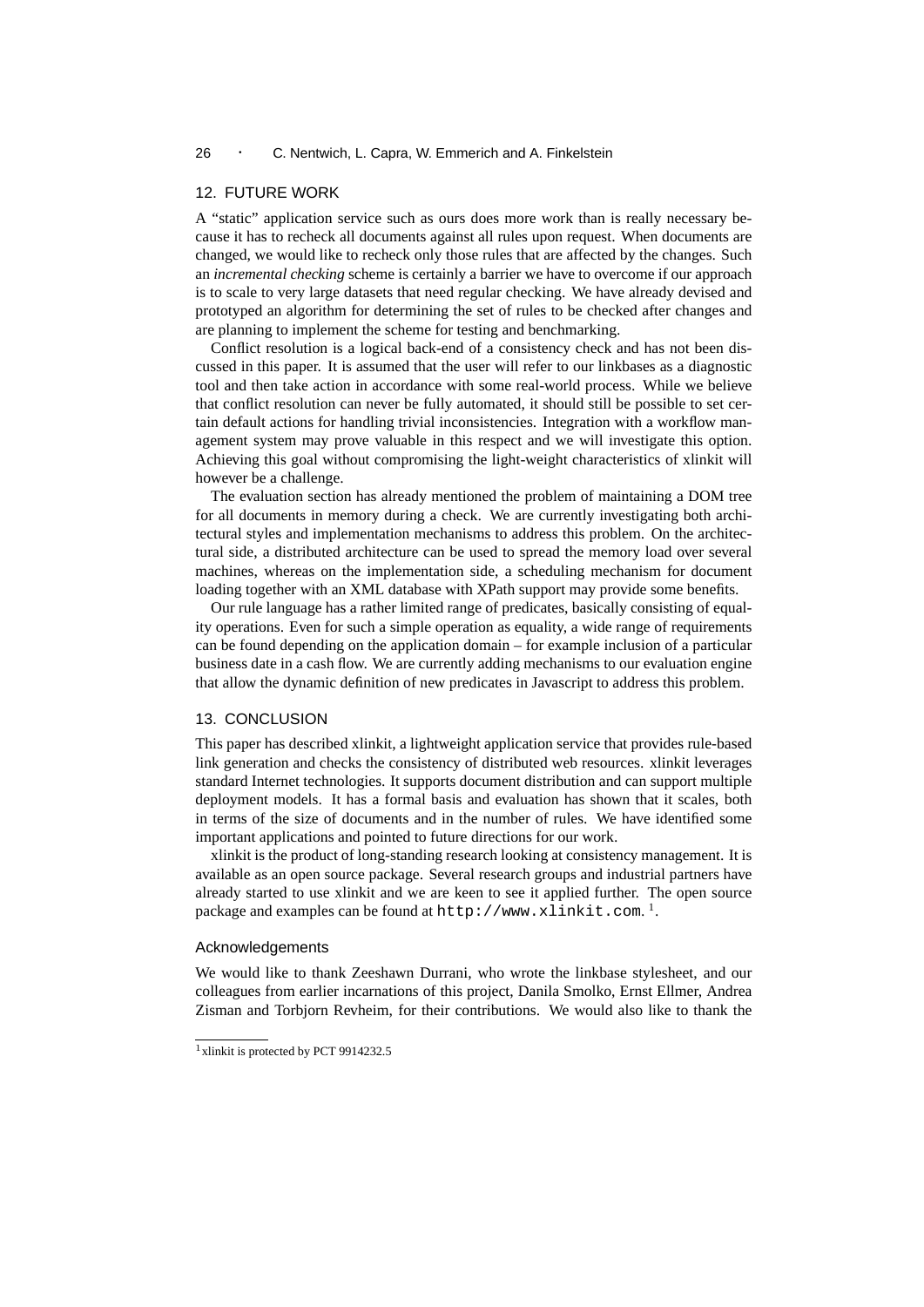Apache Software Foundation and its volunteers for its continued and free provision of high-quality tools such as Xerces and Xalan, which have greatly simplified our work. The XLink working group also deserves thanks, in particular we are grateful to Eve Maler for technical feedback. We thank the anonymous reviewers, who have produced detailed reviews and helped to improve this paper a lot. Finally, we gratefully acknowledge the financial support from Zuhlke Engineering for Licia Capra and Christian Nentwich.

#### REFERENCES

- ANDERSON, K. M., TAYLOR, R. N., AND WHITEHEAD, E. J. 1994. Chimera: Hypertext for Heterogeneous Software Environments. In *Proc. of the European Conference on Hypermedia* (Edinburgh, UK, Sept. 1994).
- APPARAO, V., BYRNE, S., CHAMPION, M., ISAACS, S., JACOBS, I., HORS, A. L., NICOL, G., ROBIE, J., SUTOR, R., WILSON, C., AND WOOD, L. 1998. Document Object Model (DOM) Level 1 Specification. W3C Recommendation http://www.w3.org/TR/1998/REC-DOM-Level-1-19981001 (Oct.), World Wide Web Consortium.
- BALZER, R. 1991. Tolerating Inconsistency. In *Proceedings of the 13th International Conference on Software Engineering* (Austin, TX USA, May 1991), pp. 158–165. IEEE Computer Society Press.
- BOARDER, J., OBBINK, H., SCHMIDT, M., AND VÖLKER, A. 1989. Advanced techniques and methods of system production in a heterogeneous, extensible, and rigorous environment. In N. MADHAVJI, W. SCHÄFER, AND H. WEBER Eds., *Proc. of the 1st Int. Conf. on System Development Environments and Factories* (Berlin, Germany, 1989), pp. 199–206. Pitman Publishing.
- BORRAS, P., CLÉMENT, D., DESPEYROUX, T., INCERPI, J., KAHN, G., LANG, B., AND PASCUAL, V. 1988. CENTAUR: The System. *ACM SIGSOFT Software Engineering Notes 13*, 5, 14–24. Proc. of the ACM SIGSOFT/SIGPLAN Software Engineering Symposium on Practical Software Development Environments, Boston, MA, USA.
- BRAY, T., PAOLI, J., SPERBERG-MCQUEEN, C. M., AND MALER, E. 2000. Extensible Markup Language. Recommendation http://www.w3.org/TR/2000/REC-xml-20001006 (Oct.), World Wide Web Consortium.
- BUNEMAN, P., FAN, W., AND WEINSTEIN, S. 2000. Path Constraints in Semistructured Databases. *Journal of Computer and System Sciences 61*, 2, 146–193.
- CHAMBERLIN, D., FLORESCU, D., ROBIE, J., SIMEON, J., AND STEFANESCU, M. 2001. XQuery: A Query Language for XML. Working draft (Feb.), World Wide Web Consortium (W3C). http://www.w3.org/TR/xquery/.
- CLARK, J. 1999. XSL Transformations (XSLT). Technical Report http://www.w3.org/TR/xslt (Nov.), World Wide Web Consortium.
- CLARK, J. AND DEROSE, S. 1999. XML Path Language (XPath) Version 1.0. Recommendation http://www.w3.org/TR/1999/REC-xpath-19991116 (Nov.), World Wide Web Consortium.
- CONSORTIUM, W. W. W. 2000. Amaya. http://www.w3.org/Amaya/.
- DEROSE, S., MALER, E., AND ORCHARD, D. 2001. XML Linking Language (XLink) Version 1.0. W3C Recommendation http://www.w3.org/TR/xlink/ (June), World Wide Web Consortium.
- DEVANBU, P., CHEN, Y.-F., GANSNER, E., MULLER, H., AND MARGIN, J. 1999. CHIME Customizable Hyperlink Insertion and Maintenance Engine for Software Engineering Environments. In *Proc. of the* 21st *Int. Conf. on Software Engineering* (Los Angeles, CA, USA, May 1999), pp. 473–482. ACM Press.
- EASTERBROOK, S., FINKELSTEIN, A., KRAMER, J., AND NUSEIBEH, B. 1994. Coordinating Distributed ViewPoints: The Anatomy of a Consistency Check. *Int. Journal of Concurrent Engineering: Research & Applications 2*, 3, 209–222.
- ELLMER, E., EMMERICH, W., FINKELSTEIN, A., SMOLKO, D., AND ZISMAN, A. 1999. Consistency Management of Distributed Documents using XML and Related Technologies. Research Note 99-94, University College London, Dept. of Computer Science.
- EMMERICH, W. 1996. GTSL An Object-Oriented Language for Specification of Syntax Directed Tools. In *Proc. of the 8th Int. Workshop on Software Specification and Design* (1996), pp. 26–35. IEEE Computer Society Press.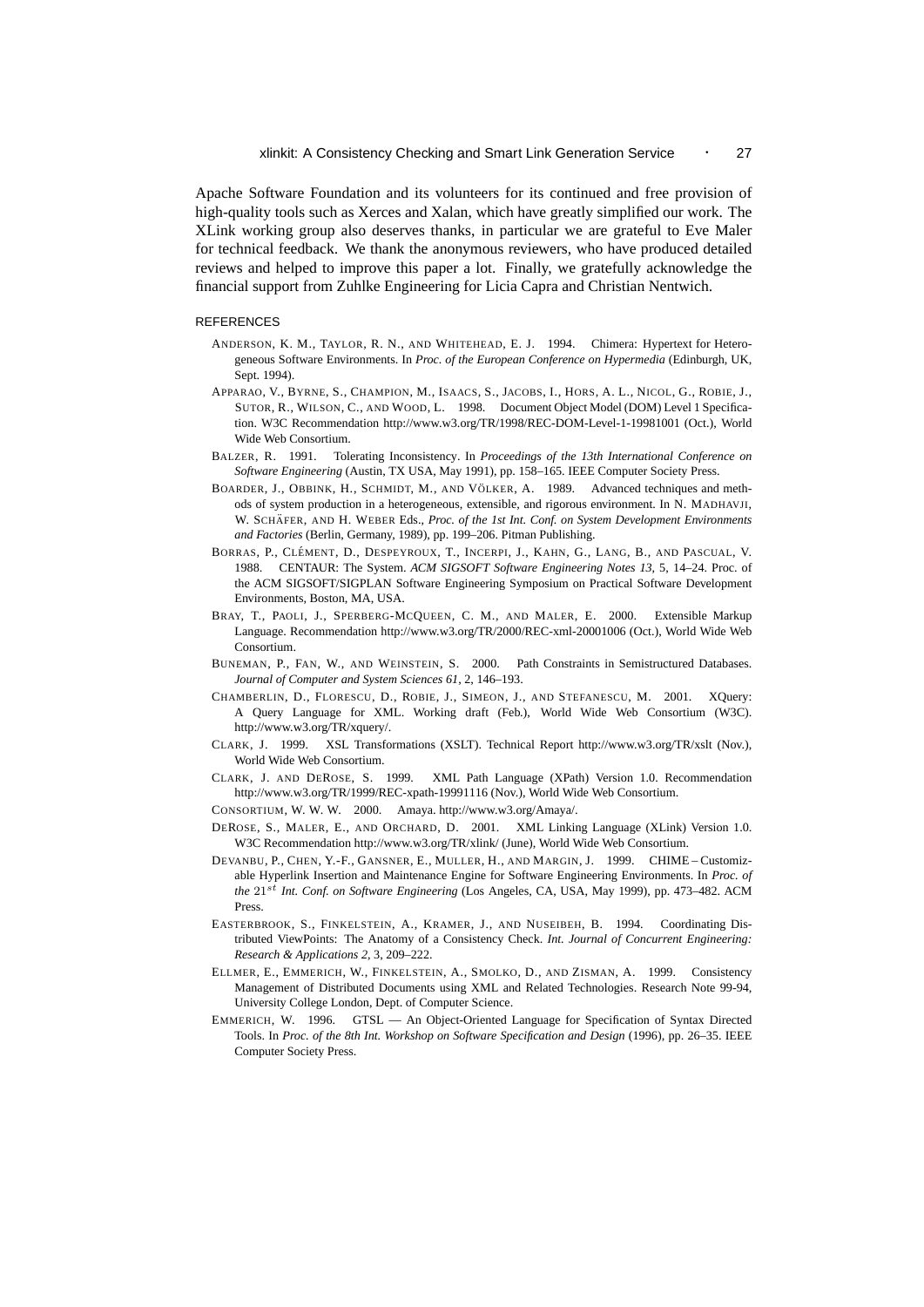- FAN, W. AND SIMEON, J. 2000. Integrity Constraints for XML. In *Symposium on Principles of Database Systems* (2000), pp. 23–34.
- FEATHER, M., FICKAS, S., FINKELSTEIN, A., AND VAN LANSWEERDE, A. 1997. Requirements and Specification Exemplars. *Automated Software Engineering 4*, 4.
- FERNANDEZ, M., FLORESCU, D., LEVY, A., AND SUCIU, D. 1999. Verifying Integrity Constraints on Web Sites. In *Proceedings of the 16th International Joint Conference on Articial Intelligence* (1999), pp. 614–619.
- FERNANDEZ, M., FLORESCU, D., LEVY, A., AND SUCIU, D. 2000. Declarative Specification of Web Sites with Strudel. *VLDB Journal 9*, 1, 38–55.
- FINKELSTEIN, A. 2000. A Foolish Consistency: Technical Challenges in Consistency Management. In *Proceedings of the 11th International Conference on Database and Expert Systems Applications (DEXA)* (London, UK, September 2000), pp. 1–5. Springer.
- FINKELSTEIN, A., GABBAY, D., HUNTER, H., KRAMER, J., AND NUSEIBEH, B. 1994. Inconsistency Handling in Multi-Perspective Specifications. *IEEE Transactions on Software Engineering 20*, 8, 569– 578.
- FINKELSTEIN, A., KRAMER, J., NUSEIBEH, B., FINKELSTEIN, L., AND GOEDICKE, M. 1992. Viewpoints: a framework for integrating multiple perspectives in system development. *Int. Journal of Software Engineering and Knowledge Engineering 2*, 1, 21–58.
- GURDEL, G. 2001. FpML Version 1.0. http://www.fpml.org.
- HABERMANN, A. N. AND NOTKIN, D. 1986. Gandalf: Software Development Environments. *IEEE Transactions on Software Engineering 12*, 12, 1117–1127.
- HENRICH, A. AND DÄBERITZ, D. 1996. Using a Query Language to State Consistency Constraints for Repositories. In *Database and Expert Systems Applications* (1996), pp. 59–68.
- JELLIFFE, R. 2000. The Schematron Assertion Language 1.5. Technical report (October), GeoTempo Inc. Mozilla. 2000. Mozilla. http://www.mozilla.org.
- NAGL, M. Ed. 1996. *Building Tightly Integrated Software Development Environments: The IPSEN Approach*, Volume 1170 of *Lecture Notes in Computer Science*. Springer Verlag.
- NUSEIBEH, B., EASTERBROOK, S., AND RUSSO, A. 2000. Leveraging Inconsistency in Software Development. *IEEE Computer 33*, 4 (April), 24–29.
- Object Management Group. 2000a. *Unified Modeling Language Specification*. Object Management Group.
- Object Management Group. 2000b. *XML Metadata Interchange (XMI) Specification 1.1*. 492 Old Connecticut Path, Framingham, MA 01701, USA: Object Management Group.
- REPS, T. W. AND TEITELBAUM, T. 1984. The Synthesizer Generator. *ACM SIGSOFT Software Engineering Notes 9*, 3, 42–48. Proc. of the ACM SIGSOFT/SIGPLAN Software Engineering Symposium on Practical Software Development Environments, Pittsburgh, PA, USA.
- SCHÄFER, W. AND WEBER, H. 1989. European Software Factory Plan The ESF-Profile. In P. A. NG AND R. T. YEH Eds., *Modern Software Engineering – Foundations and current perspectives*, Chapter 22, pp. 613–637. NY, USA: Van Nostrand Reinhold.
- TAYLOR, R. N., SELBY, R. W., YOUNG, M., BELZ, F. C., CLARCE, L. A., WILEDEN, J. C., OSTERWEIL, L., AND WOLF, A. L. 1988. Foundations of the Arcadia Environment Architecture. *ACM SIGSOFT* Software Engineering Notes 13, 5, 1-13. Proc. of the 4<sup>th</sup> ACM SIGSOFT Symposium on Software Development Environments, Irvine, Cal.
- WADLER, P. 1999. A formal semantics of patterns in XSLT. Markup Technologies.
- WILKINSON, R. AND SMEATON, A. 1999. Automatic Link Generation. *ACM Computing Surveys 31*, 4es (December). Article No. 27.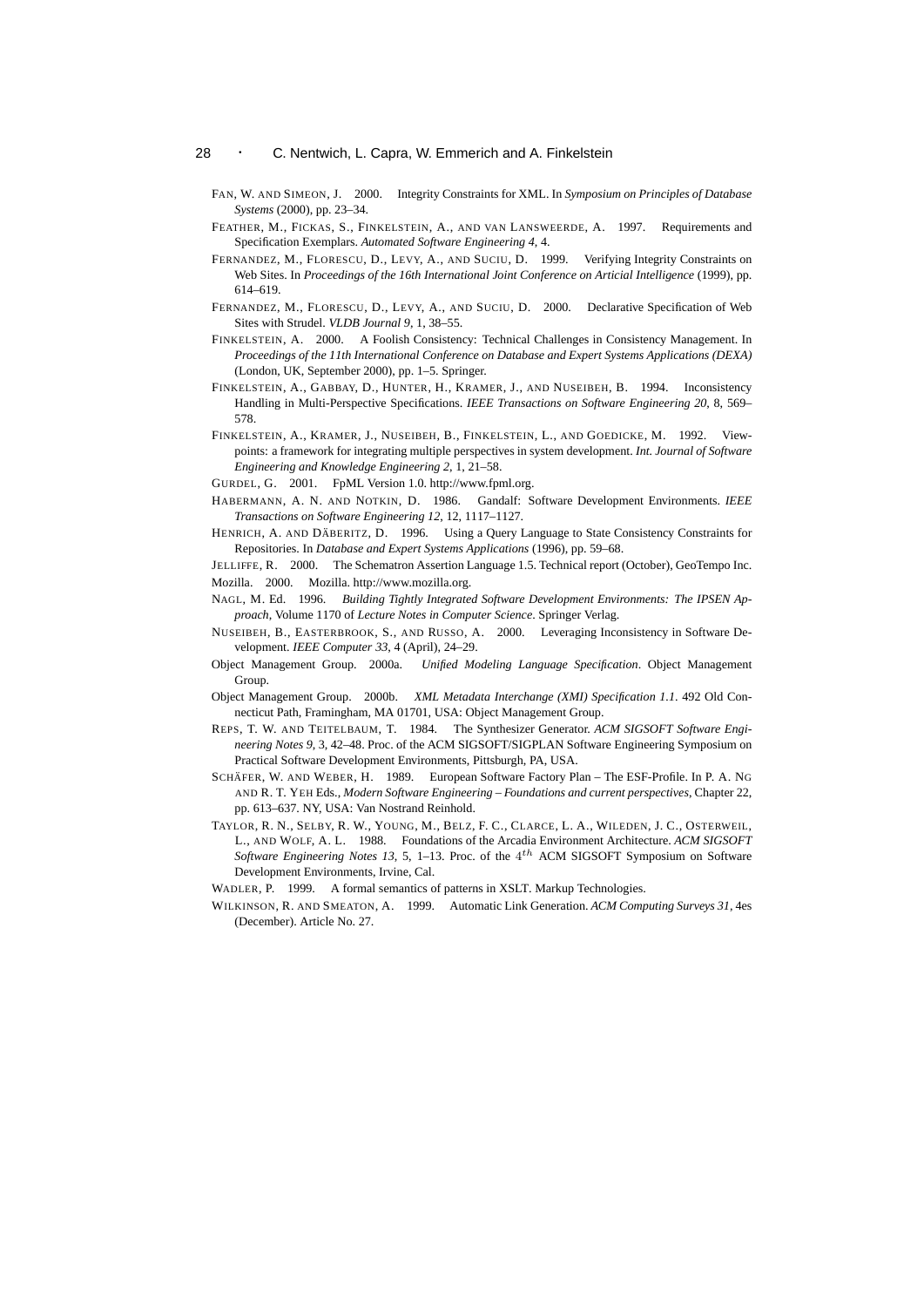### APPENDIX

### A. WILBUR'S BIKE SHOP SAMPLE FILES

#### A.1 Product catalogue sample

```
<Catalogue>
    <Product>
        <Name>HARO SHREDDER</Name>
        <Code>B001</Code>
        <Price currency="sterling">349.95</Price>
        <Description>Freestyle Bike.</Description>
    </Product>
    <Product>
        <Name>HARO TR2.1</Name>
        <Code>B002</Code>
        <Price currency="sterling">179.95</Price>
        <Description>BMX / Trail Bike.</Description>
    </Product>
</Catalogue>
```
#### A.2 Sample advert file

#### <Advert>

```
<ProductName>HARO SHREDDER</ProductName>
   <Price currency="sterling">349.95</Price>
   <Description>Freestyle Bike. Super versatile frame
       for dirt, street, vert or flat. New full cromoly
       frame. Fusion MegaTube axle extenders.
   </Description>
</Advert>
```
### A.3 Sample service report file

```
<ServiceReport>
    <CustomerIdentity reg_number="3645"/>
    <Report>
        <ProductName>HARO SHREDDER</ProductName>
        <ProductCode>B001</ProductCode>
        <ProblemDescr>Found a problem in ...</ProblemDescr>
    </Report>
</ServiceReport>
```
# A.4 Sample customer report file

```
<CustomerReport>
    <CustomerIdentity>
        <FirstName>Licia</FirstName>
        <FamilyName>Capra</FamilyName>
        <Reg_Number>3645</Reg_Number>
    </CustomerIdentity>
    <Purchase>
        <ProductName>HARO SHREDDER</ProductName>
        <ProductCode>B001</ProductCode>
    </Purchase>
    <Purchase>
        <ProductName>Shimano LX Mountain Bike
                     Crank Set</ProductName>
        <ProductCode>A102</ProductCode>
    </Purchase>
</CustomerReport>
```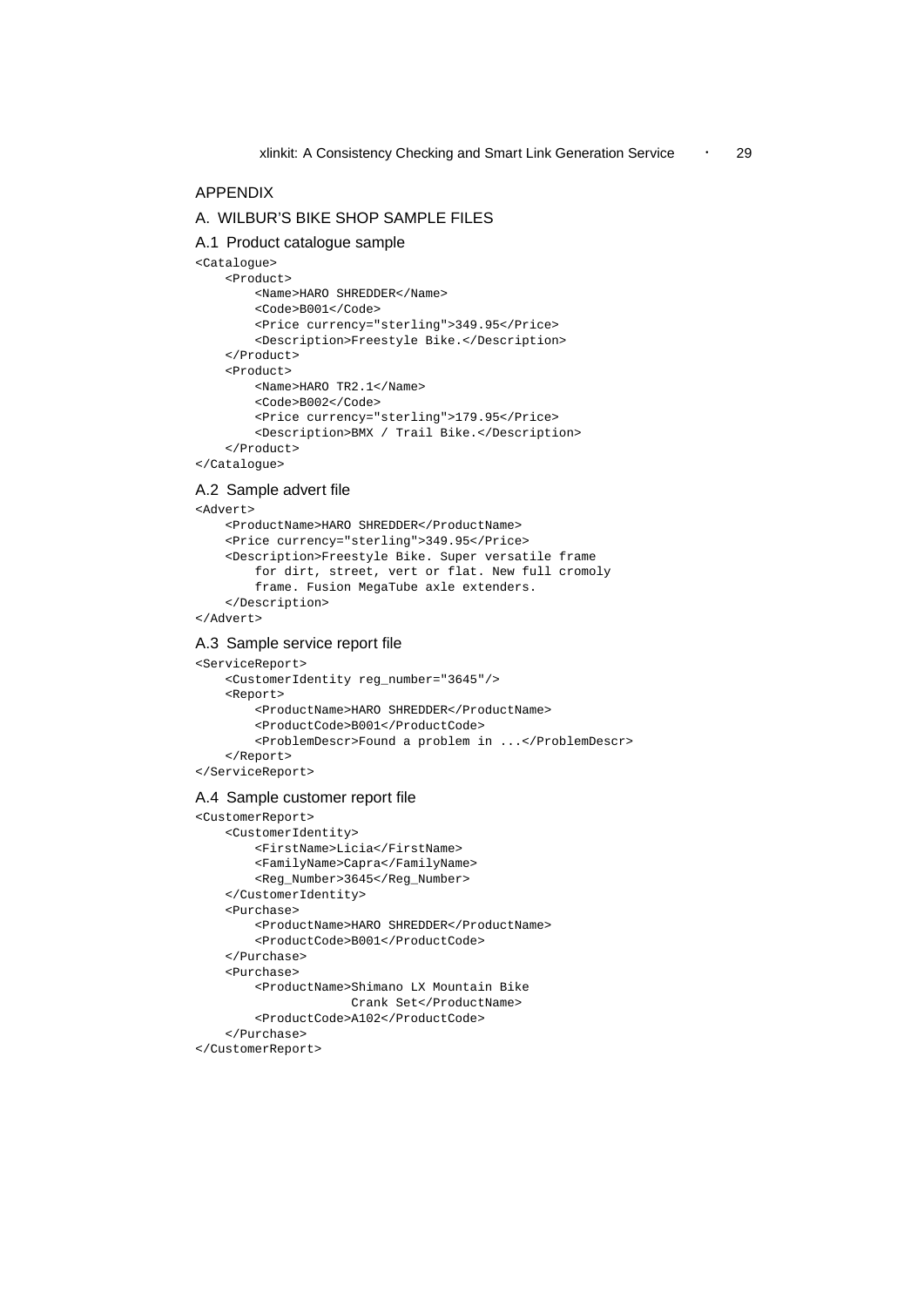# B. CURRICULUM CASE STUDY RULES

|                 | Each course (of the CS department) must have a syllabus                             |
|-----------------|-------------------------------------------------------------------------------------|
| 2               | The year of the course in the curriculum corresponds to the year in the syllabus    |
| 3               | There must not be two courses with the same code                                    |
| 4               | Each course listed as a pre-requisite in a syllabus must have a syllabus definition |
| 5 <sup>5</sup>  | A course cannot be a pre-requisite of itself                                        |
| 6               | Each course in a studyplan is identified in the curricula                           |
| $7\overline{ }$ | A student cannot take the same course twice                                         |
| 8               | 1st year BSc/CS and MSci: 6 compulsory half-units                                   |
| 9               | 1st year BSc/CS and MSci: 2 optional half-units                                     |
| -10             | 1st year BSc/CS and MSci: no more than 1 optional half-units can be Non-programme   |

Table 3. Curriculum study rules

### C. UML FOUNDATION.CORE RULES

# C.1 Association

[1] The AssociationEnds must have a unique name within the Association

[2] At most one AssociationEnd may be an aggregation or composition

[3] If an Association has three or more AssociationEnds, then no AssociationEnd may be an aggregation or composition

[4] The connected Classifiers of the AssociationEnds should be included in the Namespace of the Association

### C.2 AssociationClass

- [1] The names of the AssociationEnds and the StructuralFeatures do not overlap
- [2] An AssociationClass cannot be defined between itself and something else

### C.3 AssociationEnd

[1] The Classifier of an AssociationEnd cannot be an Interface or a DataType if the association is navigable from that end

[2] An Instance may not belong by composition to more than one composite Instance

### C.4 BehavioralFeature

- [1] All parameters should have a unique name
- [2] The type of the Parameters should be included in the Namespace of the Classifier

# C.5 Class

[1] If a Class is concrete, all the Operations of the Class should have a realizing method in the full descriptor

### C.6 Classifier

- [2] No Attributes may have the same name within a Classifier
- [3] No opposite AssociationEnds may have the same name within a Classifier

[4] The name of an Attribute may not be the same as the name of an opposite AssociationEnd or a ModelElement contained in the Classifier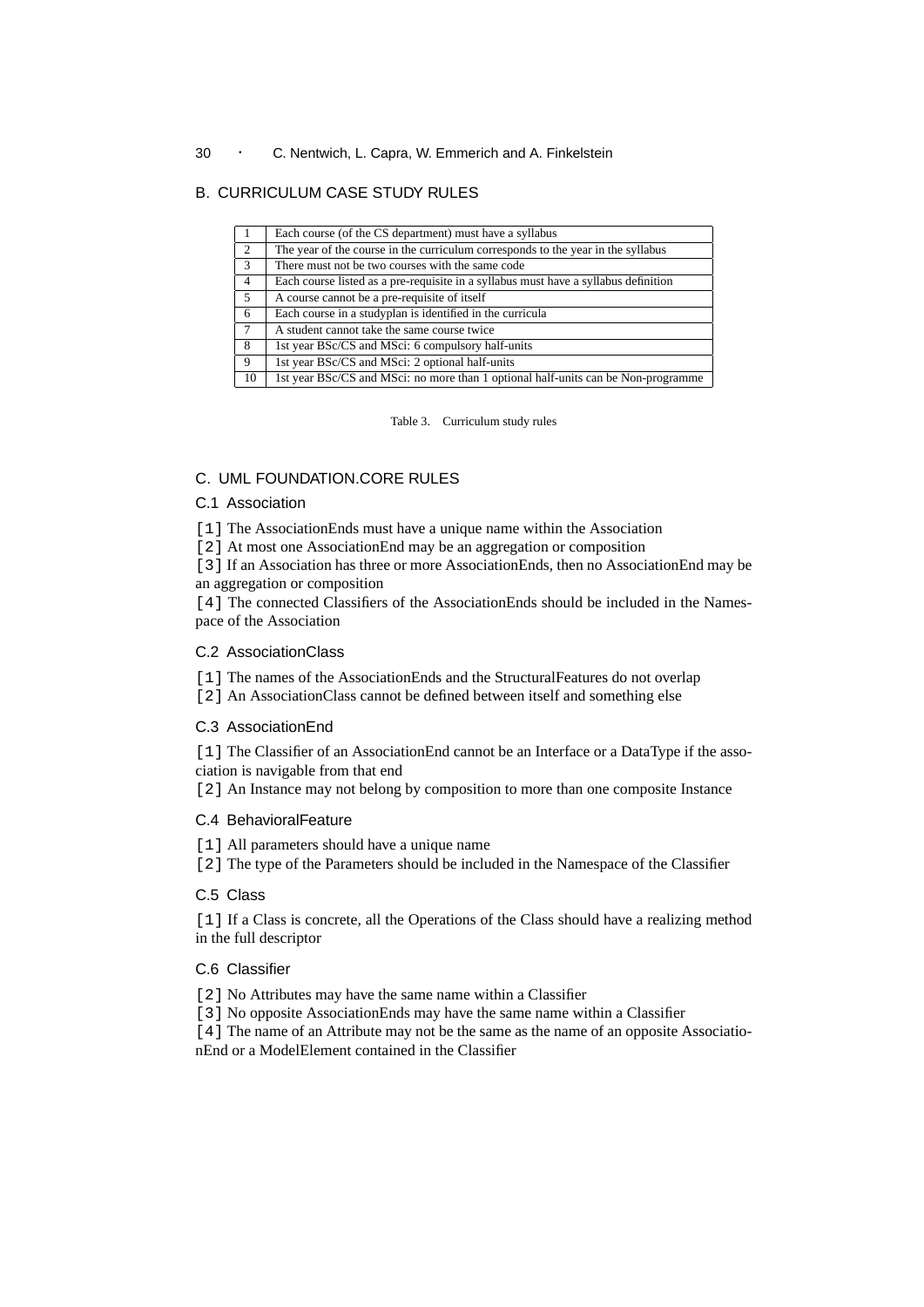[5] The name of an opposite AssociationEnd may not be the same as the name of an Attribute or ModelElement contained in the Classifier

[6] For each Operation in a specification realized by a Classifier, the Classifier must have a matching Operation

### C.7 Component

[1] A Component may only contain other Components

C.8 Constraint

[1] A Constraint cannot be applied to itself

### C.9 DataType

[1] A DataType can only contain Operations, which all must be queries

[2] A DataType cannot contain any other model elements

### C.10 GeneralizableElement

[1] A root cannot have any Generalizations

[2] No GeneralizableElement can have a parent Generalization to an element which is a leaf

[4] The parent must be included in the namespace of the GeneralizableElement

### C.11 Interface

[1] An Interface can only contain Operations

[2] An Interface cannot contain any ModelElements

[3] All Features defined in an Interface are public

### C.12 Method

[1] If the realized Operation is a query, then so is the method

[2] The signature of the Method should be the same as the signature of the realized Operation

[3] The visibility of the Method should be the same as for the realized Operation

### C.13 Namespace

[1] If a contained element, which is not an Association or Generalization has a name, then the name must be unique in the Namespace

[2] All Associations must have a unique combination of name and associated Classifiers in the Namespace

### C.14 StructuralFeature

[1] The connected type should be included in the owner's Namespace

# C.15 Type

[1] A Type may not have any methods

[2] The parent of a type must be a type

### D. RULE LANGUAGE XML DTD

<!ELEMENT consistencyruleset (globalset\*,consistencyrule+)>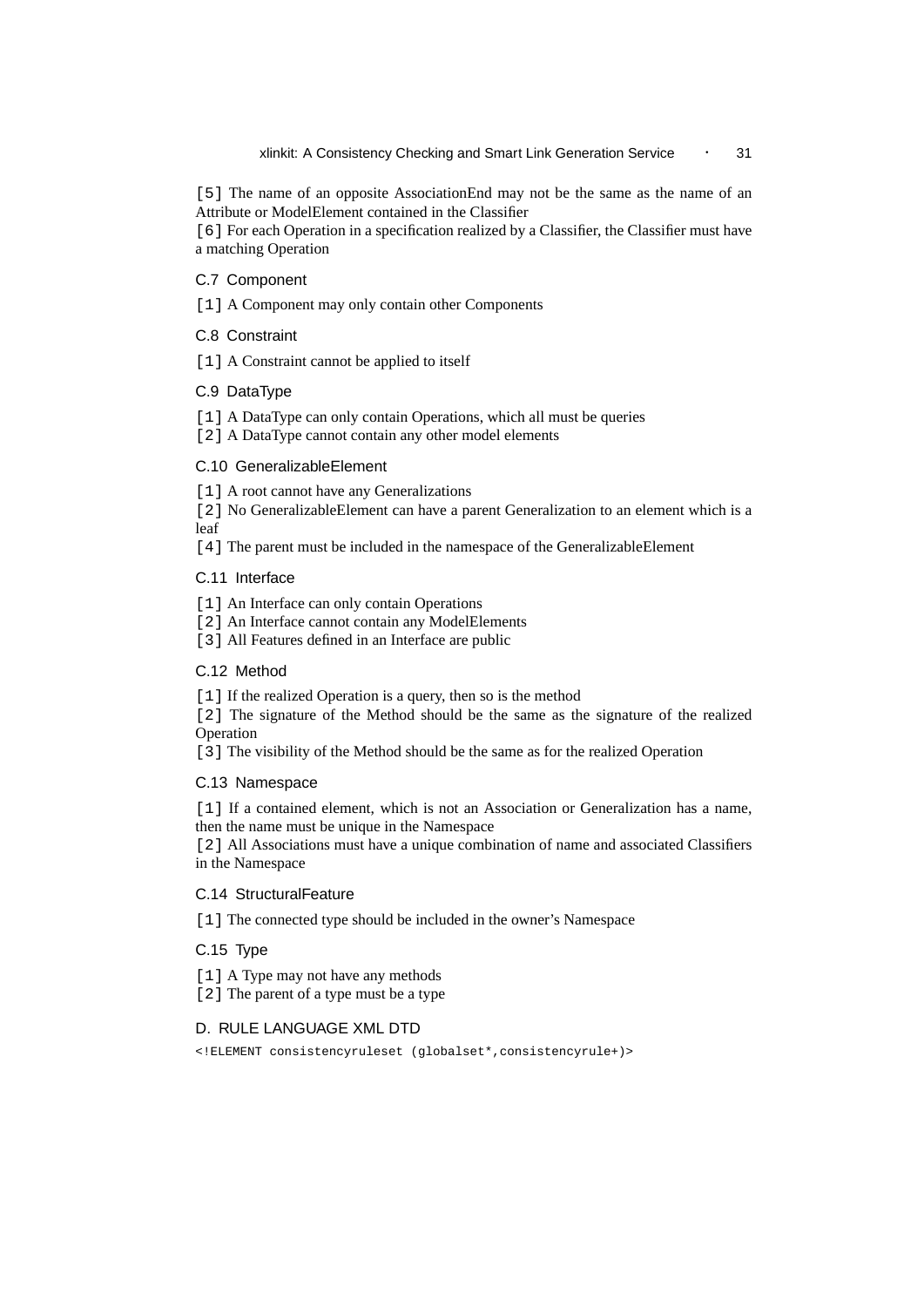```
<!ELEMENT globalset EMPTY>
<!ATTLIST globalset
   id ID #REQUIRED
   xpath CDATA #REQUIRED>
<!ELEMENT consistencyrule (description?,linkgeneration?,forall)>
<!ATTLIST consistencyrule
   id ID #REQUIRED>
<!ELEMENT description (#PCDATA)>
<!ELEMENT linkgeneration (consistent?,inconsistent?,
                          eliminatesymmetry?)>
<!ELEMENT consistent EMPTY>
<!ATTLIST consistent
   status (on | off) "on">
<!ELEMENT inconsistent EMPTY>
<!ATTLIST inconsistent
   status (on | off) "on">
<!ELEMENT eliminatesymmetry EMPTY>
<!ATTLIST eliminatesymmetry
   status (on | off) "off">
<!ELEMENT forall (exists|forall|and|or|implies|not|equal|
                 notequal|same|subset|intersect)?>
<!ATTLIST forall
   var CDATA #REQUIRED
   in CDATA #REQUIRED
   mode (exhaustive | instance) "exhaustive">
<!ELEMENT exists (exists|forall|and|or|implies|not|equal|
                 notequal|same|subset|intersect)?>
<!ATTLIST exists
   var CDATA #REQUIRED
   in CDATA #REQUIRED
   mode (exhaustive | instance) "exhaustive">
<!ELEMENT and (exists|forall|and|or|implies|not|equal|
              notequal|same|subset|intersect)*>
<!ELEMENT or (exists|forall|and|or|implies|not|equal|
             notequal|same|subset|intersect)*>
<!ELEMENT implies (exists|forall|and|or|implies|not|equal|
                  notequal|same|subset|intersect)*>
<!ELEMENT not (exists|forall|and|or|implies|not|equal|
              notequal|same|subset|intersect)>
<!ELEMENT equal EMPTY>
<!ATTLIST equal
   op1 CDATA #REQUIRED
   op2 CDATA #REQUIRED>
<!ELEMENT notequal EMPTY>
<!ATTLIST notequal
   op1 CDATA #REQUIRED
   op2 CDATA #REQUIRED>
<!ELEMENT same EMPTY>
<!ATTLIST same
   op1 CDATA #REQUIRED
   op2 CDATA #REQUIRED>
<!ELEMENT subset EMPTY>
<!ATTLIST subset
   op1 CDATA #REQUIRED
   op2 CDATA #REQUIRED
   size CDATA "0">
```